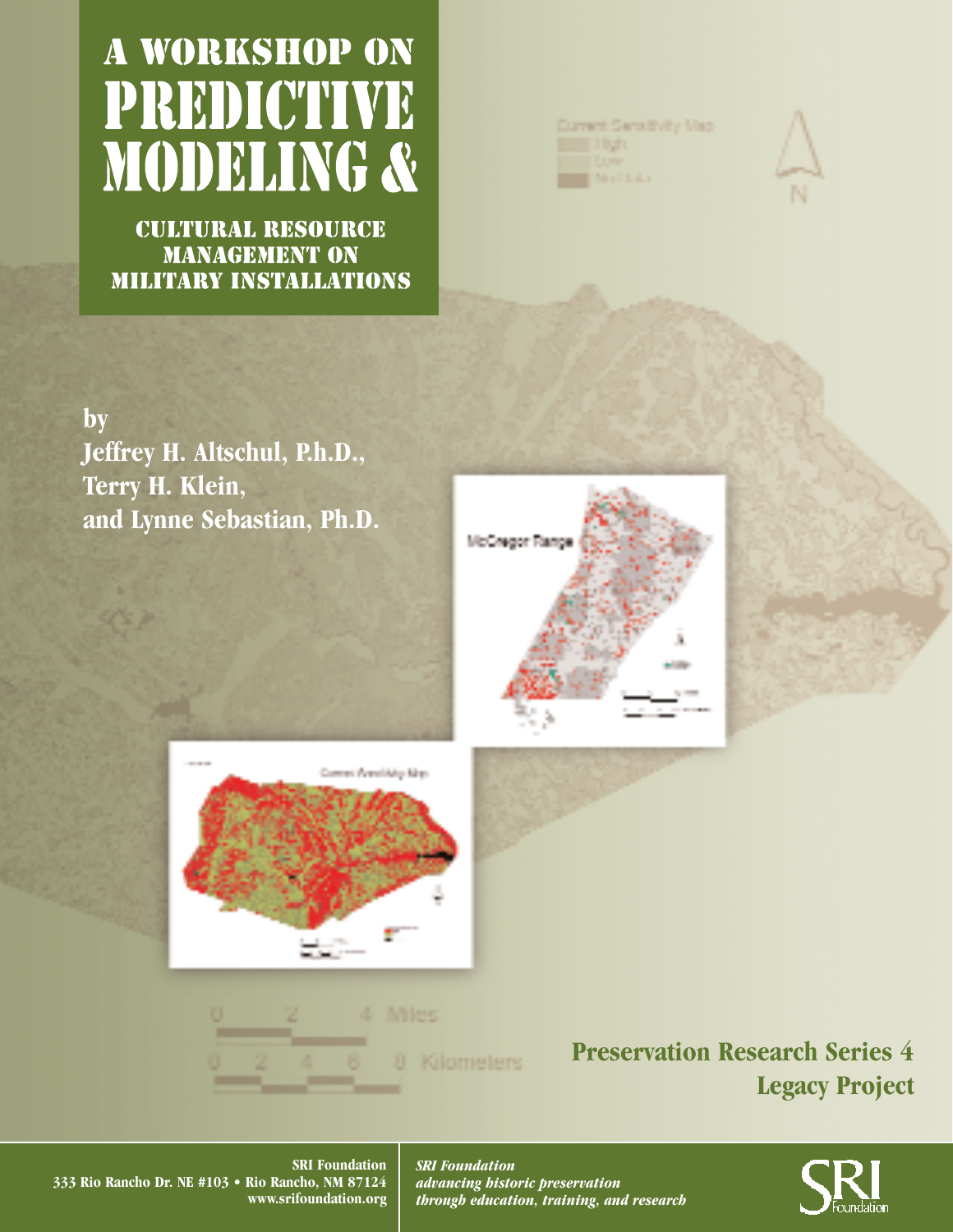| <b>REPORT DOCUMENTATION PAGE</b>                                                                                                                                                                                                                                                                                                                                                                                                                                                                                                                                                                                                                                                                                                                                                                                                                                                                                                                                                                                                                                                                                                                                                                                                                                                                                                                                                                                                                                     |           |                                |  |                                                   |  | Form Approved<br>OMB No. 0704-0188                       |  |  |
|----------------------------------------------------------------------------------------------------------------------------------------------------------------------------------------------------------------------------------------------------------------------------------------------------------------------------------------------------------------------------------------------------------------------------------------------------------------------------------------------------------------------------------------------------------------------------------------------------------------------------------------------------------------------------------------------------------------------------------------------------------------------------------------------------------------------------------------------------------------------------------------------------------------------------------------------------------------------------------------------------------------------------------------------------------------------------------------------------------------------------------------------------------------------------------------------------------------------------------------------------------------------------------------------------------------------------------------------------------------------------------------------------------------------------------------------------------------------|-----------|--------------------------------|--|---------------------------------------------------|--|----------------------------------------------------------|--|--|
| Public reporting burden for this collection of information is estimated to average 1 hour per response, including the time for reviewing instructions, searching existing data sources, gathering and<br>maintaining the data needed, and completing and reviewing the collection of information. Send comments regarding this burden estimate or any other aspect of this collection of information, including suggestions for reducin                                                                                                                                                                                                                                                                                                                                                                                                                                                                                                                                                                                                                                                                                                                                                                                                                                                                                                                                                                                                                              |           |                                |  |                                                   |  |                                                          |  |  |
| 1. AGENCY USE ONLY (Leave blank)                                                                                                                                                                                                                                                                                                                                                                                                                                                                                                                                                                                                                                                                                                                                                                                                                                                                                                                                                                                                                                                                                                                                                                                                                                                                                                                                                                                                                                     |           | 2. REPORT DATE                 |  | 3. REPORT TYPE AND DATES COVERED                  |  |                                                          |  |  |
|                                                                                                                                                                                                                                                                                                                                                                                                                                                                                                                                                                                                                                                                                                                                                                                                                                                                                                                                                                                                                                                                                                                                                                                                                                                                                                                                                                                                                                                                      |           | August 2005                    |  |                                                   |  |                                                          |  |  |
| 4. TITLE AND SUBTITLE                                                                                                                                                                                                                                                                                                                                                                                                                                                                                                                                                                                                                                                                                                                                                                                                                                                                                                                                                                                                                                                                                                                                                                                                                                                                                                                                                                                                                                                |           |                                |  |                                                   |  | 5. FUNDING NUMBERS                                       |  |  |
| A Workshop On Predictive Modeling And Cultural Resource Management On Military<br>Installations, Santa Fe, New Mexico, November 15-18, 2004<br>Legacy Resource Management Program, Project #03-167                                                                                                                                                                                                                                                                                                                                                                                                                                                                                                                                                                                                                                                                                                                                                                                                                                                                                                                                                                                                                                                                                                                                                                                                                                                                   |           |                                |  |                                                   |  | Contract No. DACA63-00-D-0006<br>Delivery Order No. 0023 |  |  |
| 6. AUTHOR(S)                                                                                                                                                                                                                                                                                                                                                                                                                                                                                                                                                                                                                                                                                                                                                                                                                                                                                                                                                                                                                                                                                                                                                                                                                                                                                                                                                                                                                                                         |           |                                |  |                                                   |  |                                                          |  |  |
| Jeffrey H. Altschul, Ph.D., Terry H. Klein, and Lynne Sebastian, Ph.D.,                                                                                                                                                                                                                                                                                                                                                                                                                                                                                                                                                                                                                                                                                                                                                                                                                                                                                                                                                                                                                                                                                                                                                                                                                                                                                                                                                                                              |           |                                |  |                                                   |  |                                                          |  |  |
| 7. PERFORMING ORGANIZATION NAME(S) AND ADDRESS(ES)                                                                                                                                                                                                                                                                                                                                                                                                                                                                                                                                                                                                                                                                                                                                                                                                                                                                                                                                                                                                                                                                                                                                                                                                                                                                                                                                                                                                                   |           |                                |  |                                                   |  | 8. PERFORMING ORGANIZATION                               |  |  |
| <b>SRI Foundation</b>                                                                                                                                                                                                                                                                                                                                                                                                                                                                                                                                                                                                                                                                                                                                                                                                                                                                                                                                                                                                                                                                                                                                                                                                                                                                                                                                                                                                                                                |           |                                |  | Prewitt and Associates, Inc.                      |  | <b>REPORT NUMBER</b>                                     |  |  |
| 333 Rio Rancho Drive, Ste. 103<br>2105 Donley Drive, Suite 400<br>Rio Rancho, New Mexico 87124<br>Austin, Texas 78758-4513                                                                                                                                                                                                                                                                                                                                                                                                                                                                                                                                                                                                                                                                                                                                                                                                                                                                                                                                                                                                                                                                                                                                                                                                                                                                                                                                           |           |                                |  |                                                   |  | <b>Foundation Preservation</b><br>Research Series 4      |  |  |
| 9. SPONSORING/MONITORING AGENCY NAME(S) AND ADDRESS(ES)                                                                                                                                                                                                                                                                                                                                                                                                                                                                                                                                                                                                                                                                                                                                                                                                                                                                                                                                                                                                                                                                                                                                                                                                                                                                                                                                                                                                              |           |                                |  |                                                   |  | 10. SPONSORING/MONITORING                                |  |  |
| U.S. Army Corps of Engineers, Fort Worth District<br>PO Box 17300<br>Fort Worth, Texas 76102-0300                                                                                                                                                                                                                                                                                                                                                                                                                                                                                                                                                                                                                                                                                                                                                                                                                                                                                                                                                                                                                                                                                                                                                                                                                                                                                                                                                                    |           |                                |  |                                                   |  | AGENCY REPORT NUMBER                                     |  |  |
| 11. SUPPLEMENTARY NOTES                                                                                                                                                                                                                                                                                                                                                                                                                                                                                                                                                                                                                                                                                                                                                                                                                                                                                                                                                                                                                                                                                                                                                                                                                                                                                                                                                                                                                                              |           |                                |  |                                                   |  |                                                          |  |  |
|                                                                                                                                                                                                                                                                                                                                                                                                                                                                                                                                                                                                                                                                                                                                                                                                                                                                                                                                                                                                                                                                                                                                                                                                                                                                                                                                                                                                                                                                      |           |                                |  |                                                   |  |                                                          |  |  |
| 12a. DISTRIBUTION AVAILABILITY STATEMENT                                                                                                                                                                                                                                                                                                                                                                                                                                                                                                                                                                                                                                                                                                                                                                                                                                                                                                                                                                                                                                                                                                                                                                                                                                                                                                                                                                                                                             |           |                                |  |                                                   |  | 12b. DISTRIBUTION CODE                                   |  |  |
| Approved for public release                                                                                                                                                                                                                                                                                                                                                                                                                                                                                                                                                                                                                                                                                                                                                                                                                                                                                                                                                                                                                                                                                                                                                                                                                                                                                                                                                                                                                                          |           |                                |  |                                                   |  |                                                          |  |  |
| 13. ABSTRACT (Maximum 200 words)                                                                                                                                                                                                                                                                                                                                                                                                                                                                                                                                                                                                                                                                                                                                                                                                                                                                                                                                                                                                                                                                                                                                                                                                                                                                                                                                                                                                                                     |           |                                |  |                                                   |  |                                                          |  |  |
| The SRI Foundation and Statistical Research, Inc., under a Legacy Resource Management Program grant, convened a workshop of<br>national experts to examine the use of predictive modeling by military installations. The workshop was held in Santa Fe, New Mexico<br>on November 15-16, 2004. Workshop attendees included participants with a variety of expertise in modeling, managing cultural<br>resources on military installations, and compliance with environmental and historic preservation laws. Workshop participants<br>examined key issues associated with model development and use, discussed successful approaches to improving modeling efforts<br>nationwide, and created some initial guidance for installations planning to use modeling for the first time or hoping to improve or<br>revitalize their use of modeling. Spatial modeling for Department of Defense (DoD) agencies has traditionally focused on predicting<br>site locations; however, modeling experts and managers attending the workshop agreed that models must now address more pressing<br>issues of evaluating site significance and historic property treatment. In addition, predictive modeling should no longer be a stand-<br>alone program within DoD with no link to the mission and stewardship requirements of installations. Modeling needs to be<br>incorporated into the fabric of compliance with historic preservation laws, procedures, and regulations. |           |                                |  |                                                   |  |                                                          |  |  |
| Name of Federal Technical Responsible Individual: Dr. Jay R. Newman<br>Organization: U.S. Army Corps of Engineers, Fort Worth District, CESWF-PER-EC<br>Phone #: $(817) 886-1721$ (jay.r.newman@swf.usace.army.mil)                                                                                                                                                                                                                                                                                                                                                                                                                                                                                                                                                                                                                                                                                                                                                                                                                                                                                                                                                                                                                                                                                                                                                                                                                                                  |           |                                |  |                                                   |  |                                                          |  |  |
| 14. SUBJECT TERMS                                                                                                                                                                                                                                                                                                                                                                                                                                                                                                                                                                                                                                                                                                                                                                                                                                                                                                                                                                                                                                                                                                                                                                                                                                                                                                                                                                                                                                                    |           | 15. NUMBER OF PAGES            |  |                                                   |  |                                                          |  |  |
| archaeology, predictive modeling, military installations, National Register eligibility, Sections 106 and<br>110 of the National Historic Preservation Act                                                                                                                                                                                                                                                                                                                                                                                                                                                                                                                                                                                                                                                                                                                                                                                                                                                                                                                                                                                                                                                                                                                                                                                                                                                                                                           |           |                                |  |                                                   |  | 27                                                       |  |  |
|                                                                                                                                                                                                                                                                                                                                                                                                                                                                                                                                                                                                                                                                                                                                                                                                                                                                                                                                                                                                                                                                                                                                                                                                                                                                                                                                                                                                                                                                      |           |                                |  |                                                   |  | 16. PRICE CODE                                           |  |  |
| 17. SECURITY CLASSIFICATION OF<br><b>REPORT</b>                                                                                                                                                                                                                                                                                                                                                                                                                                                                                                                                                                                                                                                                                                                                                                                                                                                                                                                                                                                                                                                                                                                                                                                                                                                                                                                                                                                                                      | THIS PAGE | 18. SECURITY CLASSIFICATION OF |  | 19. SECURITY CLASSIFICATION OF<br><b>ABSTRACT</b> |  | 20. LIMITATION OF ABSTRACT                               |  |  |
| Unclassified                                                                                                                                                                                                                                                                                                                                                                                                                                                                                                                                                                                                                                                                                                                                                                                                                                                                                                                                                                                                                                                                                                                                                                                                                                                                                                                                                                                                                                                         |           | Unclassified                   |  | Unclassified                                      |  |                                                          |  |  |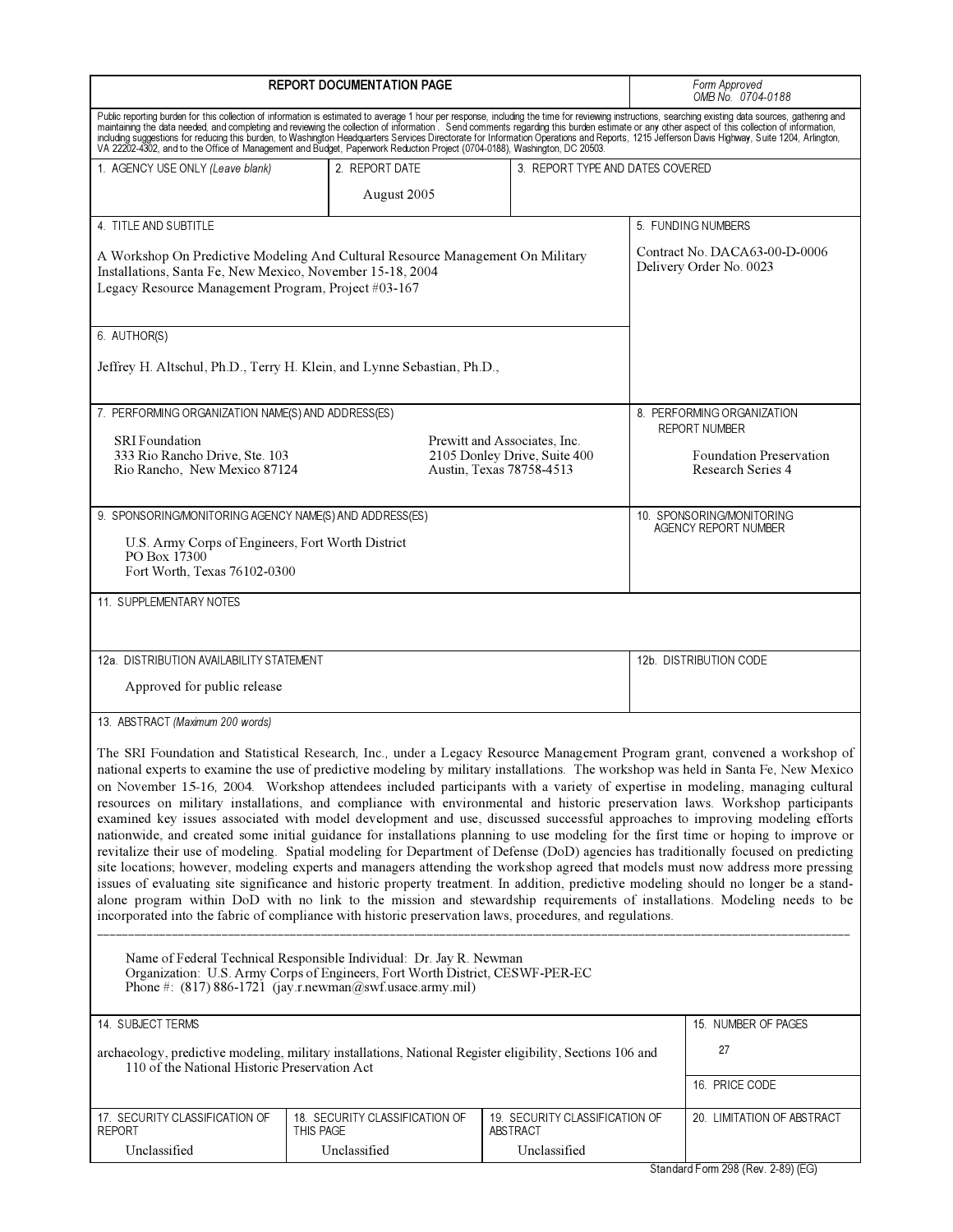### **A WORKSHOP ON PREDICTIVE MODELING AND CULTURAL RESOURCE MANAGEMENT ON MILITARY INSTALLATIONS**

### **SANTA FE, NEW MEXICO NOVEMBER 15-18, 2004**

#### **Legacy Resource Management Program, Project #03-167**

By

Jeffrey H. Altschul, Ph.D., Terry H. Klein, and Lynne Sebastian, Ph.D., SRI Foundation Rio Rancho, New Mexico

Prepared through a grant from the Legacy Program to Air Force Materiel Command, Martyn D. Tagg, Investigator

Submitted to:



Headquarters Air Force Materiel Command  $\begin{bmatrix} 1 & 1 \\ 4 & 225 \end{bmatrix}$  Logistics Avenue Wright-Patterson AFB, Ohio 45433-5747

U.S. Army Corps of Engineers, Fort Worth District 819 Taylor Street, P.O. Box 17800 Fort Worth, Texas 76102-1012

Prewitt & Associates, Inc. 2105 Donely Drive, Suite 400 Austin, Texas 78758-4513

Foundation Preservation Research Series 4 August 2005



Advancing historic preservation through education, training, and research Rio Rancho, New Mexico 2005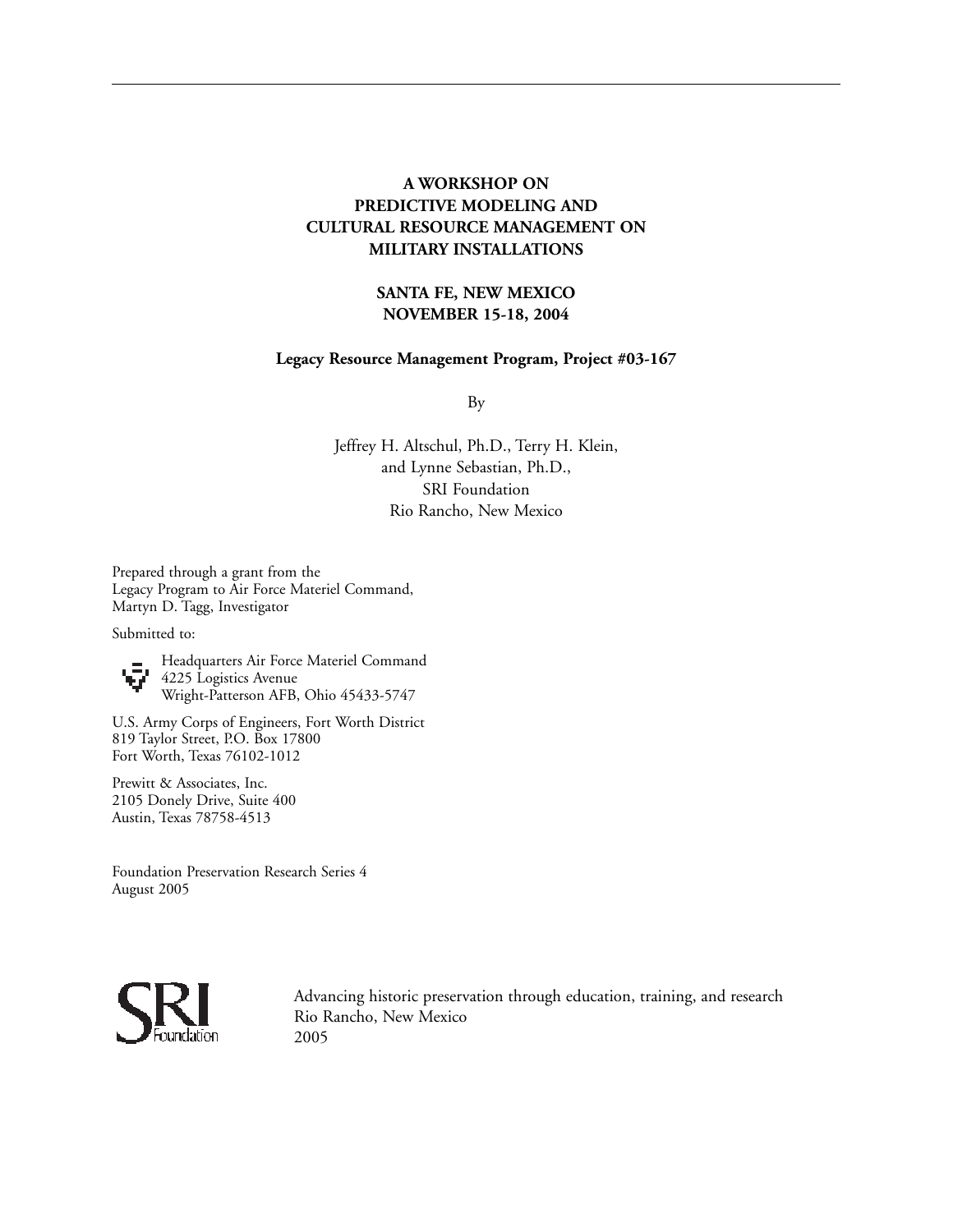### ACKNOWLEDGEMENTS

The Department of Defense (DoD) Legacy Resource Management Program<br>provides a mechanism to develop creative and innovative approaches to the<br>study and management of cultural and natural resources. We feel particu-<br>larly fo provides a mechanism to develop creative and innovative approaches to the study and management of cultural and natural resources. We feel particularly fortunate to have been awarded two Legacy grants (Projects #01-167 and #03- 167). One examined and assessed the use of models for predicting archaeological site locations on military lands. The second evaluated the potential for modeling to enhance our ability to understand the past and manage the archaeological record within DoD installations. In particular, we want to thank the personnel and managers of the Legacy program for administering these grants (DACA63-00-D-0006, Order Nos. 0012 and 0023). We also want to acknowledge Marty Tagg of Headquarters Air Force Materiel Command for not only sponsoring the grants, but also providing insight into the issues associated with cultural resource compliance within DoD. Dr. Jay Newman of the U.S. Army Corps of Engineers, Fort Worth District and, Karen Gardner of Prewitt and Associates, Inc., provided contractual support. Finally, we wish to thank all the workshop participants who gave their time, energy, and considerable expertise to this project. Their efforts will help to ensure that those components of the cultural heritage of our nation that lie on DoD lands are managed for the benefit of our generation and those to come.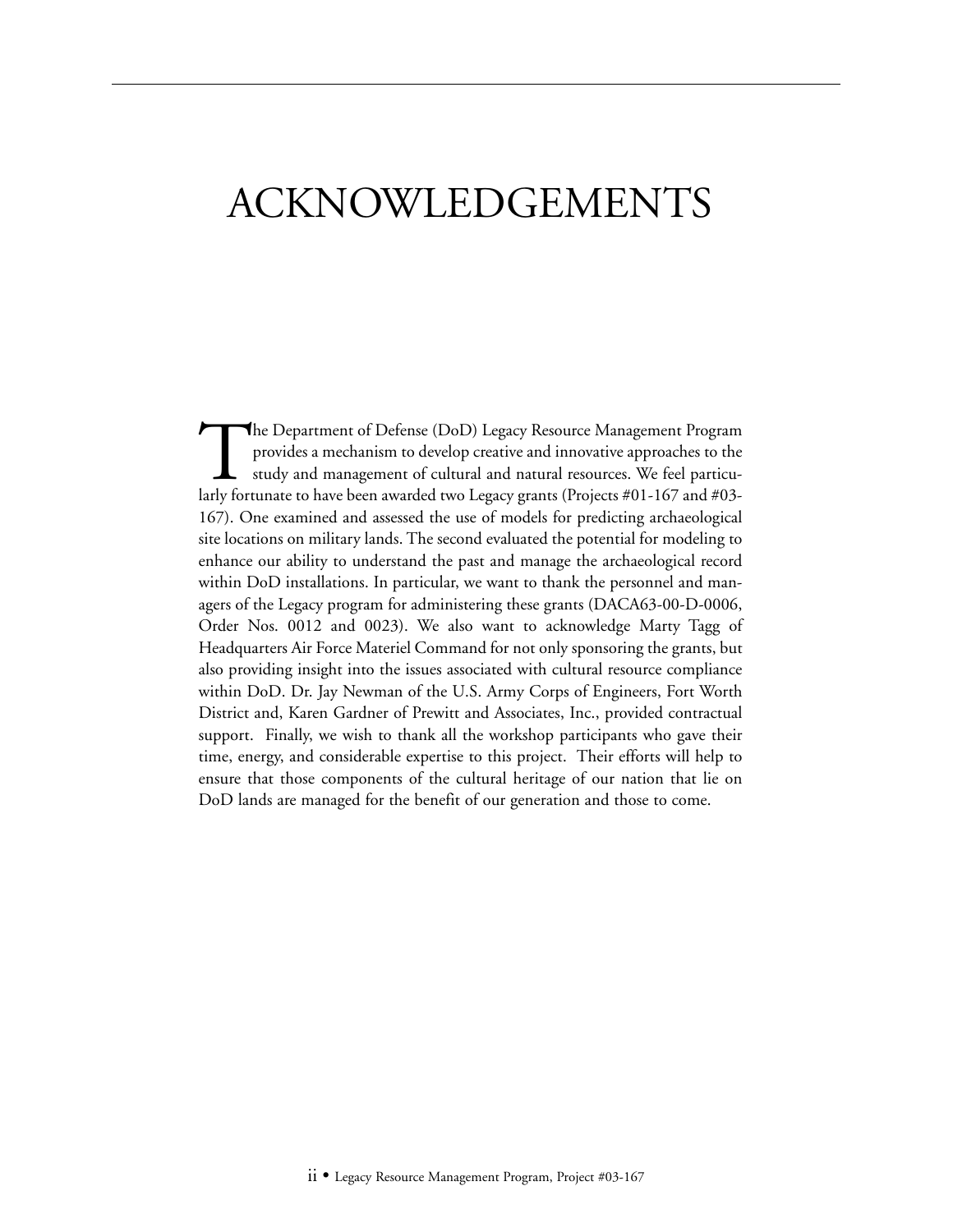## EXECUTIVE SUMMARY

I<sub>Pro</sub> n 2003, Statistical Research, Inc. (SRI) and the SRI Foundation, funded by a Department of Defense (DoD) Legacy Resource Management Program grant (#01-167), evaluated the use of archaeological predictive models on military installations. The project team first sent a questionnaire to installations representing all branches of the service, to determine how often military installations develop predictive models and whether or not model predictions are incorporated into the management of cultural resources. The second step was to choose models from four of the responding installations for an indepth evaluation of their technical quality, accuracy, and general utility as a cultural resource management tool. This evaluation included suggestions about ways to improve the utility of each model. The final step in the project was to take the results of the evaluation and design a follow-up program that could directly contribute to more effective use of predictive modeling by military installations.

SRI and SRI Foundation proposed that the follow-up program should be a workshop where installation archaeologists and cultural resource managers could share their collective knowledge and outline a strategy on how the military can more fully incorporate predictive modeling into cultural resource management programs. The workshop would address four topics: database issues, modeling techniques, modeling and compliance, and the role of spatial analysis.

The SRI Foundation, under a second Legacy Program grant (#03-167), held the workshop in Santa Fe, New Mexico on November 15-16, 2004. Workshop attendees included participants with a variety of expertise in modeling, managing cultural resources on military installations, and compliance with environmental and historic preservation laws. Workshop participants examined key issues associated with model development and use, discussed successful approaches to improving modeling efforts nationwide, and created some initial guidance for installations planning to use modeling for the first time or hoping to improve or revitalize their use of modeling. Spatial modeling for DoD as well as for most federal land managing agencies has traditionally focused on predicting site locations; however, modeling experts and managers attending the workshop agreed that models must now address more pressing issues of evaluating site significance and historic property treatment.

Over the past several decades, DoD installations have identified tens of thousands of archaeological sites. Installations have used predictive models of archaeological site locations to assist in determining where sites will be and understanding the distribution of sites within installations. The National Register eligibility of most of these sites, however, remains unevaluated because on most installations, archaeological sites could be found and then avoided during military activities. As a result, there was no need to expend time or money to evaluate their National Register eligibility. The large numbers of unevaluated archaeological sites within installations have now begun to impose a constraint on military missions, however.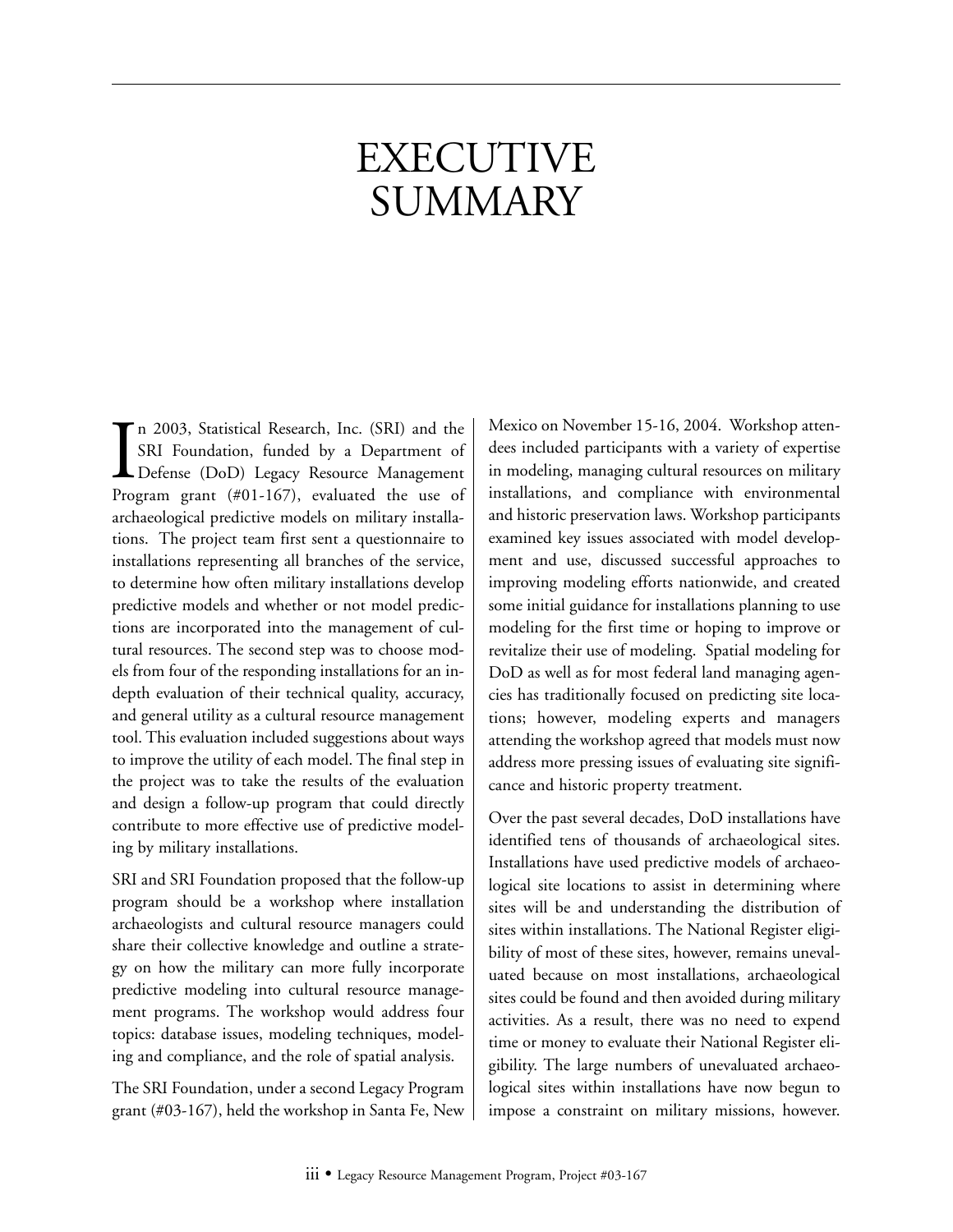With the shift in military training toward joint actions, areas previously left undisturbed will now be subject to land disturbing activities. It is quite possible that large numbers of archaeological sites will have to be evaluated in the near future, which will be both costly and time consuming. Furthermore, base realignments and closures (BRAC) also require large investments of time and money in the evaluation of cultural resources with little military payoff (i.e., the land once cleared is not available for use by military activities). Finally, pressure from a variety of stakeholders, particularly tribes, has put renewed emphasis on DoD's stewardship responsibilities under Section 110 of the National Historic Preservation Act and Executive Order 13287.

To address this situation, it will be necessary to alter the current practice of evaluating and, potentially resolving, adverse effects on every eligible site affected by military activities. Installations need a program through which dollars and effort are focused on the most important sites. Such a program would save money and time while meeting the DoD's compliance and stewardship responsibilities. Installations

should use modeling as a tool for decision-making, focusing their efforts on fewer, more important, archaeological sites. Modeling, as it is practiced on military installations, needs to be broadened so it can become a tool for site evaluations and resolving adverse effects, in addition to its traditional use for predicting site locations.

By broadening the focus to include site evaluation and treatment and incorporating modeling into existing military environmental programs, it will be possible to achieve significant savings. Figure 1 illustrates how these savings can be measured. In Figure 1, the solid line represents the trend of actual cumulative expenditures. Costs have increased at more-or-less a fixed rate. With no change to existing programs, costs will continue to increase at this rate or at an even higher rate as site avoidance becomes increasingly impossible. Alternatively, by incorporating modeling techniques into installation programs, costs could be lower substantially. In the short term, costs will rise to accommodate data requirements and analytical procedures associated with modeling, but in the long run, costs would drop dramatically below the current trend line as the number of sites evaluated and treated is substantially reduced.

Predictive modeling should no longer be a standalone program within DoD with no link to the mission and stewardship requirements of installations. Modeling needs to be incorporated into the fabric of

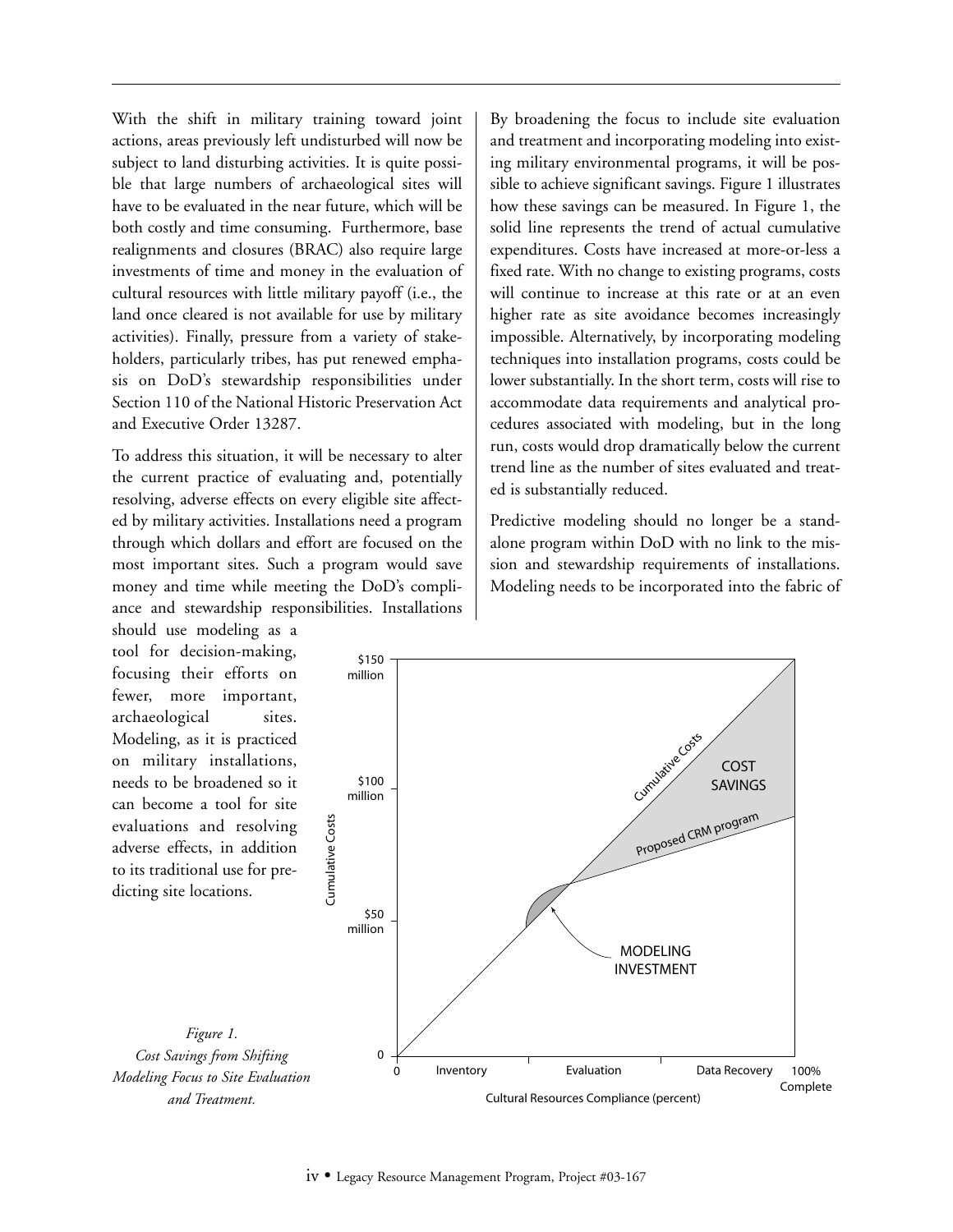compliance with historic preservation laws, procedures, and regulations.

The constraints on the military mission created by the presence of large numbers of identified but unevaluated archaeological sites on DoD lands and the potential cost of continuing with current approaches to evaluation and mitigation are approaching crisis proportions. The SRI Foundation, with assistance from the workshop attendees, will provide information to senior DoD management about this impending crisis and about ways to effectively address it. This will be accomplished by distributing this report; presenting the results of the workshop at various DoD conference and meeting venues; and, creating a *PowerPoint* presentation on the results of the workshop to show to senior DoD management. We will also document current efforts within installations that have shifted to using models as a site evaluation tool, and present the results of these efforts to DoD management as well.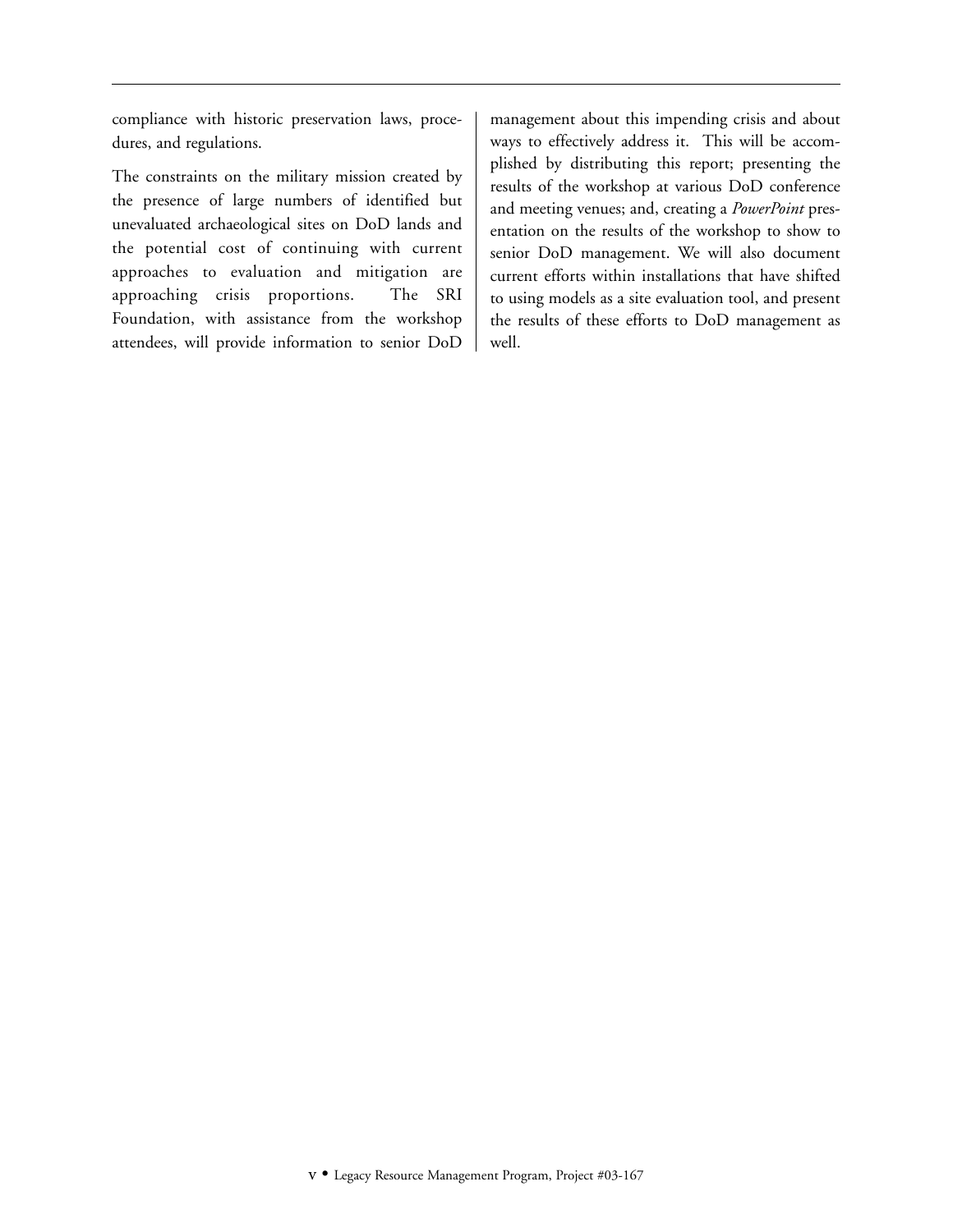## TABLE OF **CONTENTS**

| WORKSHOP RECOMMENDATIONS - NEXT STEPS 13                                                              |
|-------------------------------------------------------------------------------------------------------|
|                                                                                                       |
|                                                                                                       |
| <b>APPENDIX B</b> – Fort Irwin Cultural Resource Database 19                                          |
| APPENDIX C – Programmatic Agreement from Camp Ripley, Minnesota 21                                    |
| <b>APPENDIX D</b> – Meeting of Workshop Participants<br>during the 2005 Annual Meeting of the Society |
|                                                                                                       |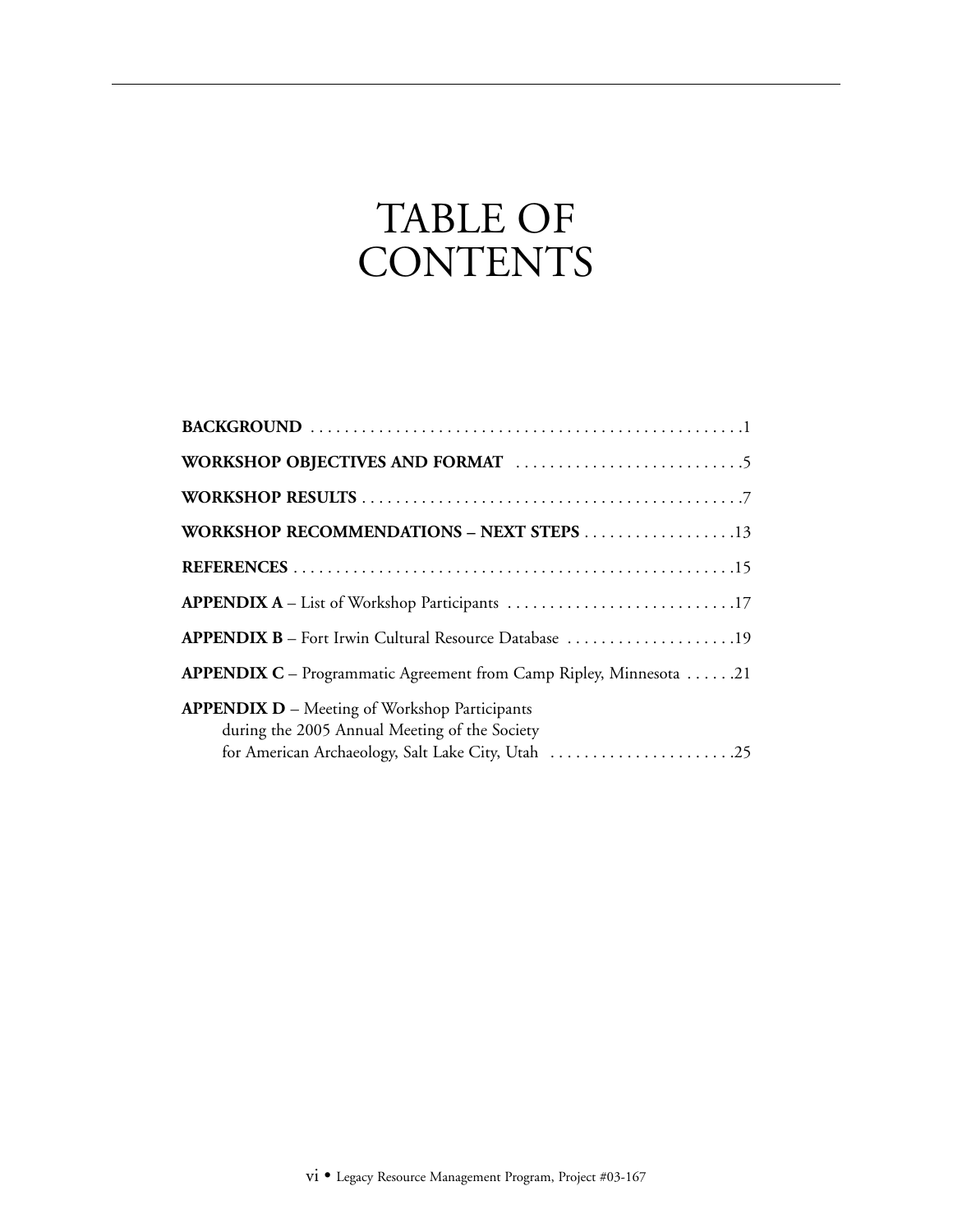# 1

## BACKGROUND Results of the First Predictive Modeling Study

I<br>Alth n 2003, Statistical Research, Inc. (SRI) and the SRI Foundation evaluated the use of archaeological predictive models on military installations.<sup>1</sup> Although varying widely in composition, archaeological predictive models generally manipulate a number of independent variables, in a replicable and logical manner, to yield a relative measure of the likelihood that a specified geographic area will or will not contain an archaeological sites. Natural environmental features are most often used as the independent variables in these models. Since the late 1970s and early 1980s, many military installations have developed archaeological predictive models on the assumption that these models will assist in the identification and management of cultural resources. Prior to 2003, there had been no comprehensive military-wide evaluation of the success of these models in either predicting sites or in managing resources.

The SRI and SRI Foundation evaluation effort, funded by a Department of Defense (DoD) Legacy Resource Management Program grant, was designed to answer four questions:

- Do predictive models created for military installations work?
- Can they be refined to work better?
- Are they sufficiently accurate so that land managers and State Historic Preservation Officers (SHPOs) can use them in evaluating management decisions about installation resources?
- Can a predictive model be integrated into a

more dynamic operational model that would be useful across the DoD to increase cost efficiency of cultural resource management at large installations?

To address these questions the project team first tried to determine, through a questionnaire sent to military installations representing all branches of the service, how often installations develop predictive models, and whether installations incorporate them in the management of cultural resources. Although not intended to be a complete canvassing of the military use of predictive models, the objective of the questionnaire was to achieve a reasonable sample from which inferences could be drawn. The second step was to choose models from four of the responding installations for an in-depth evaluation of their technical quality, accuracy, and general utility as a cultural resource management tool. The four selected installations were Fort Bliss in Texas/New Mexico, Fort Drum in New York, Eglin Air Force Base in Florida, and Fort Stewart in Georgia.

Several important realizations about DoD use of predictive modeling came out of this study:

1. Despite all the interest in predictive modeling in the military, there is no centralized instruction. Each installation is left to surmount the difficulties associated with site recording, Geographic Information System (GIS) development, and predictive modeling on its own. This approach has encouraged innovation and led to the development of a wide variety of models. The poten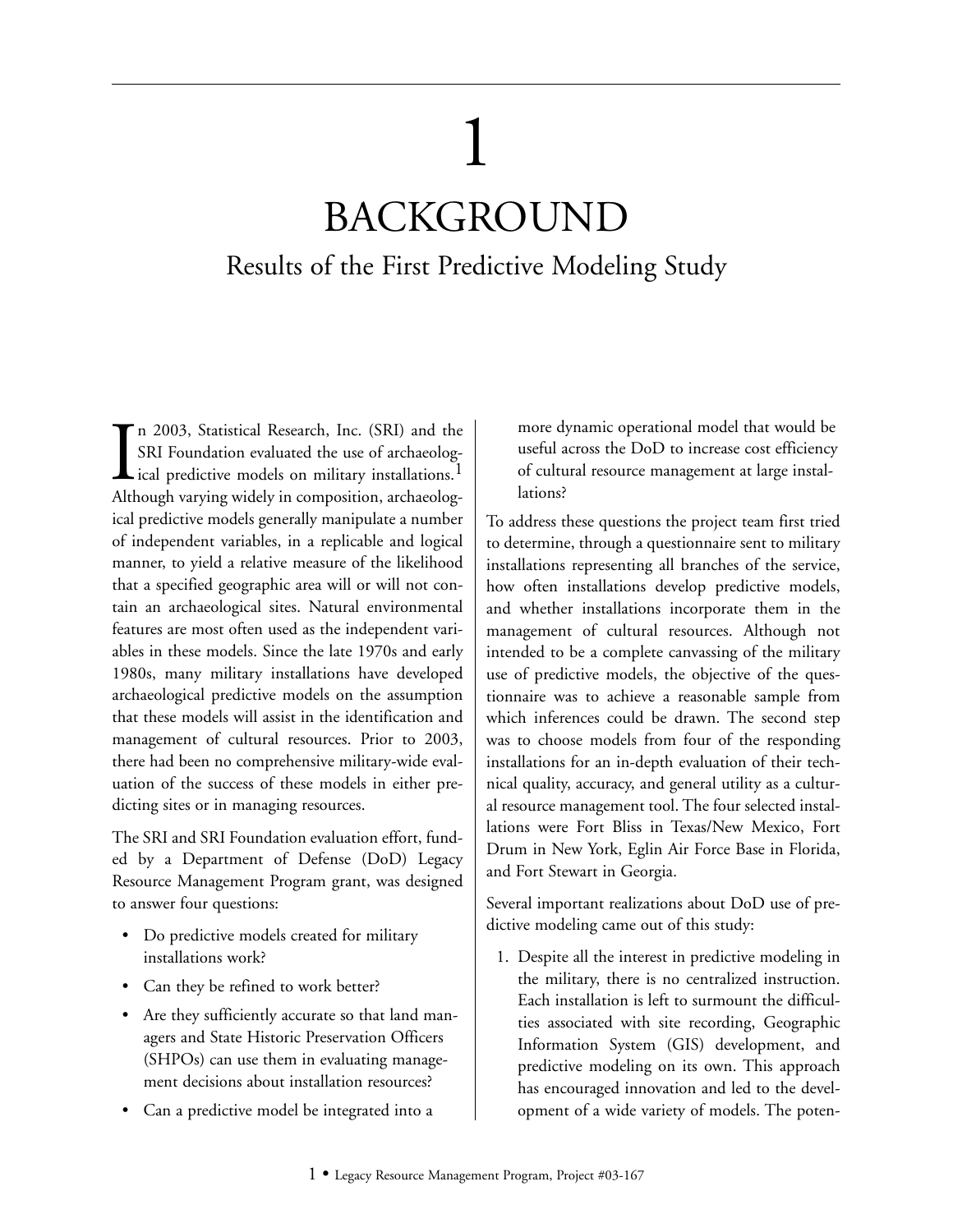tial of many of these models, however, is restricted because of decisions made early in the model creation process. All surveyed installations agreed that they could have profited greatly from one another's miscalculations and successes.

- 2. Most models are rudimentary in nature. In many respects, predictive modeling has witnessed a loss of sophistication in the models developed in recent years. Most models are simple intersection models or simple correlation models. Few models are based on multivariate statistical techniques or theoretically based constructs, such as optimal foraging. Because of the simplistic nature of the models, some installations have added judgmental criteria into their models to increase their accuracy, even though by doing so they reduce their systematic and objective character of the models.
- 3. Models tend to be restricted to predicting sites that exhibit surface manifestations. Despite the importance and predictability of buried sites, geomorphology is not a component of most modeling efforts, and neither are remote sensing techniques. The rare use of satellite imagery is particularly noticeable. Such imagery can be a useful proxy for ground cover and land surfaces. The imagery exists in digital form that can easily be included as a separate theme in an installation's GIS. Importantly, much of this imagery is available to the military at little or no cost.
- 4. In most cases, models are not integral to the cultural resources management compliance process. In part, this results from a tendency to view models as end products rather than as a process requiring ongoing commitment. Consequently, many models go out of date. This is unfortunate because so much effort goes into creating models, and relatively little effort is required to refine and improve them. But even for models that have been refined and kept current, decisions regarding level of archaeological inventory, determinations of National Register eligibility, and resolution of adverse effects rarely include model predictions. Yet, this does not have to be the case. How many acres should we survey?

Where should survey areas be placed? How should we identify sites (e.g., shovel tests or pedestrian survey)? These are questions that predictive models can assist in answering. Determinations of eligibility require archaeologists to state why a site is significant, and what we may learn from it. Models could be used to highlight why a particular site's location is unusual or typical of a class of behaviors. Data recovery plans could incorporate model predictions about the type of site and the resources available to its residents as testable hypotheses.

The initial SRI/SRI Foundation study concluded as follows:

> Twenty years after the advent of predictive models, we believe it is time for the military to reach a consensus on how predictive modeling will be used to comply with cultural resource laws and regulations. We are not suggesting a top-down approach in which the Department of Defense in Washington issues another set of regulations. Indeed, in the case of predictive modeling, the expertise lies with the individual installations that have been struggling to realize the potential of this technique for the last several decades. In the course of this study, we have been profoundly impressed by the knowledge and creativity exhibited at the installation level. The absence of a mechanism for sharing this expertise beyond the installation is unfortunate.

> Our suggestion for a follow-up to the current study involves creating a mechanism to capitalize on this expertise. We propose to work with the military to convene a workshop in which installation archaeologists and cultural resource managers share their collective knowledge and come to a consensus on how the military can more fully incorporate predictive modeling into cultural resource management programs. Four topics would need to be addressed at this workshop: database issues, modeling techniques, modeling and compliance, and the role of spatial analysis:

*Database issues*: We have found that many predictive models fail before they start.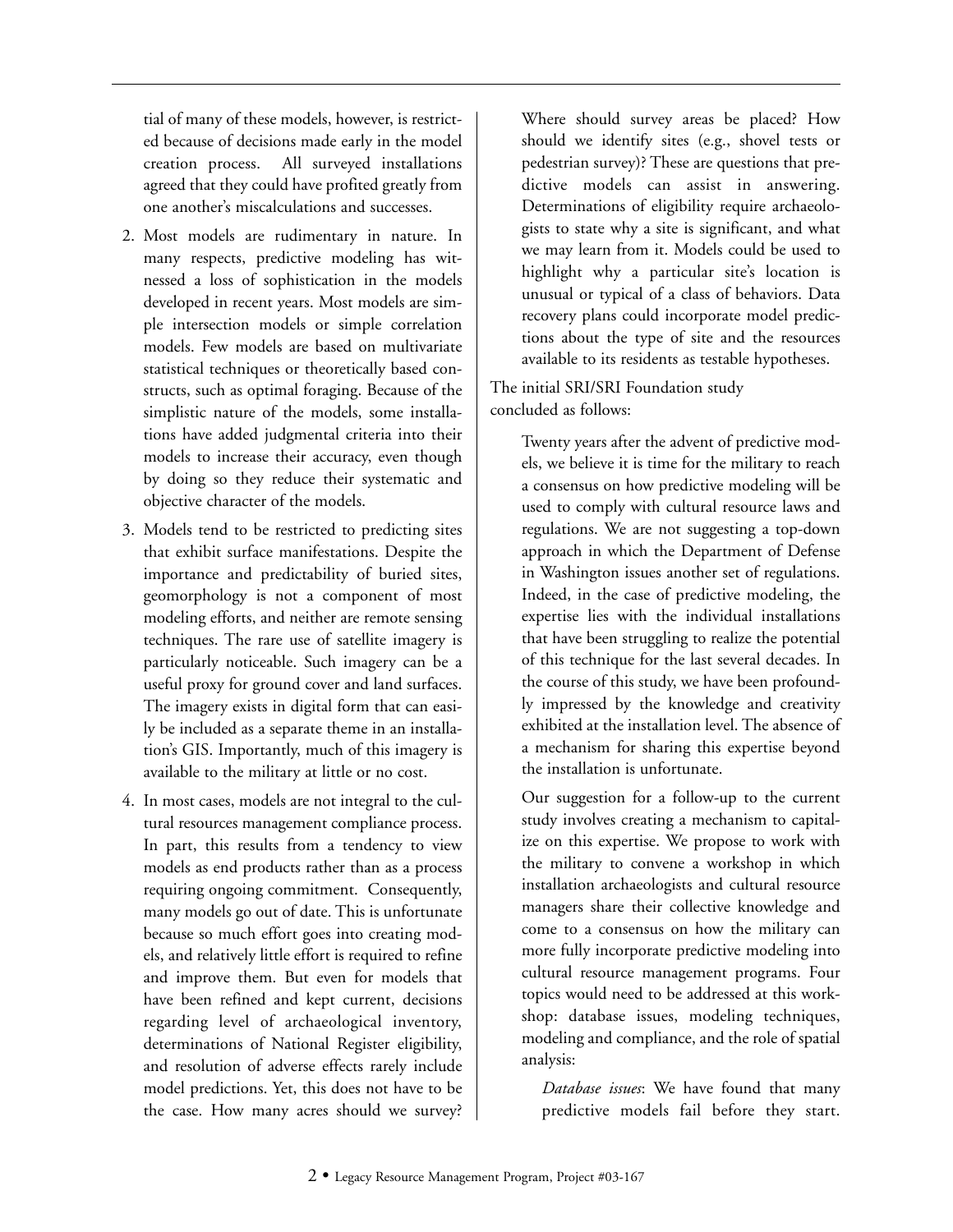Decisions about how sites will be represented in the installation's GIS, how the environment will be characterized, and what cultural attributes will be coded greatly affect the type and usefulness of a predictive model. Many installations delegate these decisions to GIS specialists, with the result often being that sites of all types are lumped together and that the environment is too crudely represented to be of much use as a predictor. And sometimes even these data-structure decisions can be too late in the process to ensure a successful model. Failure to impose quality assurance standards on the collection of field data often results in site locations being incorrectly plotted, features and artifacts being misidentified, and sites being assigned to incorrect types or periods. Each installation has a history of addressing these problems, which can be of great benefit to others.

*Modeling Techniques*: The intersection method, in which the greatest number of sites is placed in the smallest area by overlapping polygons of environmental variables, is currently the modeling technique of choice among military installations. This development is not necessarily a welcome one. The intersection method is easy and generally accurate. It does not, however, tell us much more than we already know. Intersection models have not been usefully integrated into compliance with historic preservation laws, largely because managers and SHPOs do not have enough confidence in the accuracy and reliability of the results. In part, this lack of confidence stems from the fact that intersection models are not based on principles of human behavior. They simply reflect the correlation of environmental features with archaeological sites. As such, managers are forced to develop ad hoc explanations of site locations, which heretofore have failed to convince SHPOs, tribes, and other parties involved in the historic preservation compliance process, leaving the installation no choice but to continue inventorying their lands. To move beyond survey, we need a thorough discussion of the range of modeling techniques available to installations, along with guidelines about the level of expertise needed to put them into operation.

*Modeling and Compliance*: The goal of the whole modeling process is not to create predictive models, but to provide a useful tool to assist installations to comply with laws and regulations more efficiently and more effectively. The emphasis should not be on models as end products, but on modeling as a process that assists with compliance. Although most installations have a long history of developing models, few have integrated the modeling process effectively into their CRM [Cultural Resource Management] programs. We need to explore why this has been the case and how the military can better use predictive modeling in decisions regarding inventory, evaluations of eligibility, and resolution of adverse effects.

*Spatial Analysis*: At the risk of having installation commander's resort to Ronald Reagan's admonition, "There you go again," we raise the need for predictive models to be useful in understanding the past. Correlation is not explanation. Knowing that archaeological sites can be predicted by a set of environmental features is not the same as knowing why humans chose those areas. Until military installations are able to demonstrate that they have programs focused less on identifying and avoiding and more on predicting and understanding, the military will continue to meet resistance when they propose not to survey every acre or test every site. Finding the appropriate approach to integrating research with compliance continues to haunt each installation. Answers will undoubtedly differ depending on the region and the nature of the resources, but common ground may be found that will enable all installations to develop strategies for integrating management and research.<sup>1</sup>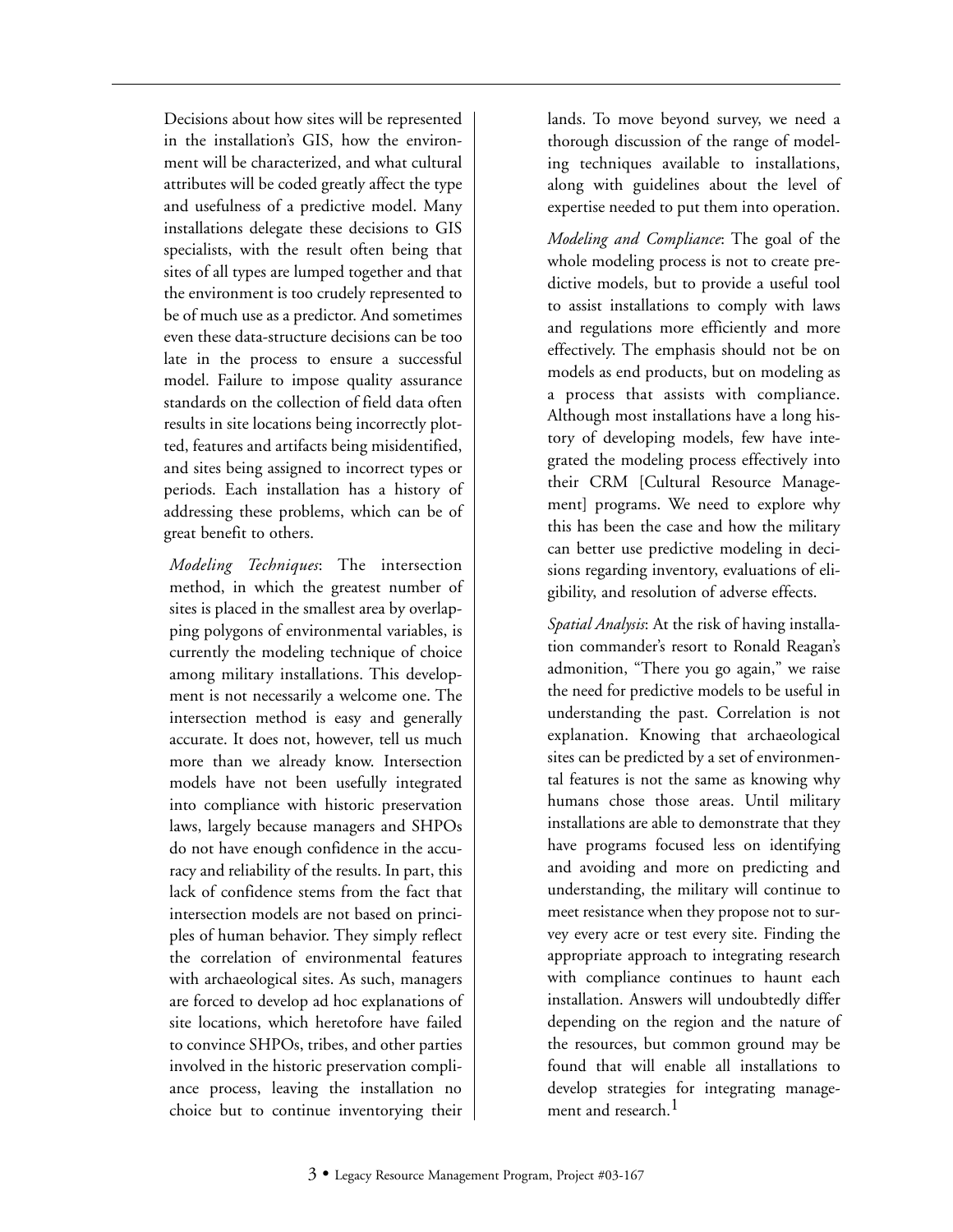As noted above, the SRI and SRI Foundation researchers recommended that installation archaeologists and cultural resource managers attend a workshop at which they could share their experiences and identify strategies to more fully integrate modeling into DoD cultural resource management programs. The four topics listed above (database issues, modeling techniques, modeling and compliance, and the role of spatial analysis) were suggested as the framework for this workshop.

The SRI Foundation, under a second Legacy Resource Management Program grant (#03-167), organized a workshop in Santa Fe, New Mexico on November 15-16, 2004. Workshop attendees included participants with expertise in modeling, managing cultural resources on military installations, and compliance with environmental and historic preservation laws. A list of participants is provided in Appendix A. The remainder of this report presents the results and recommendations of the Santa Fe workshop.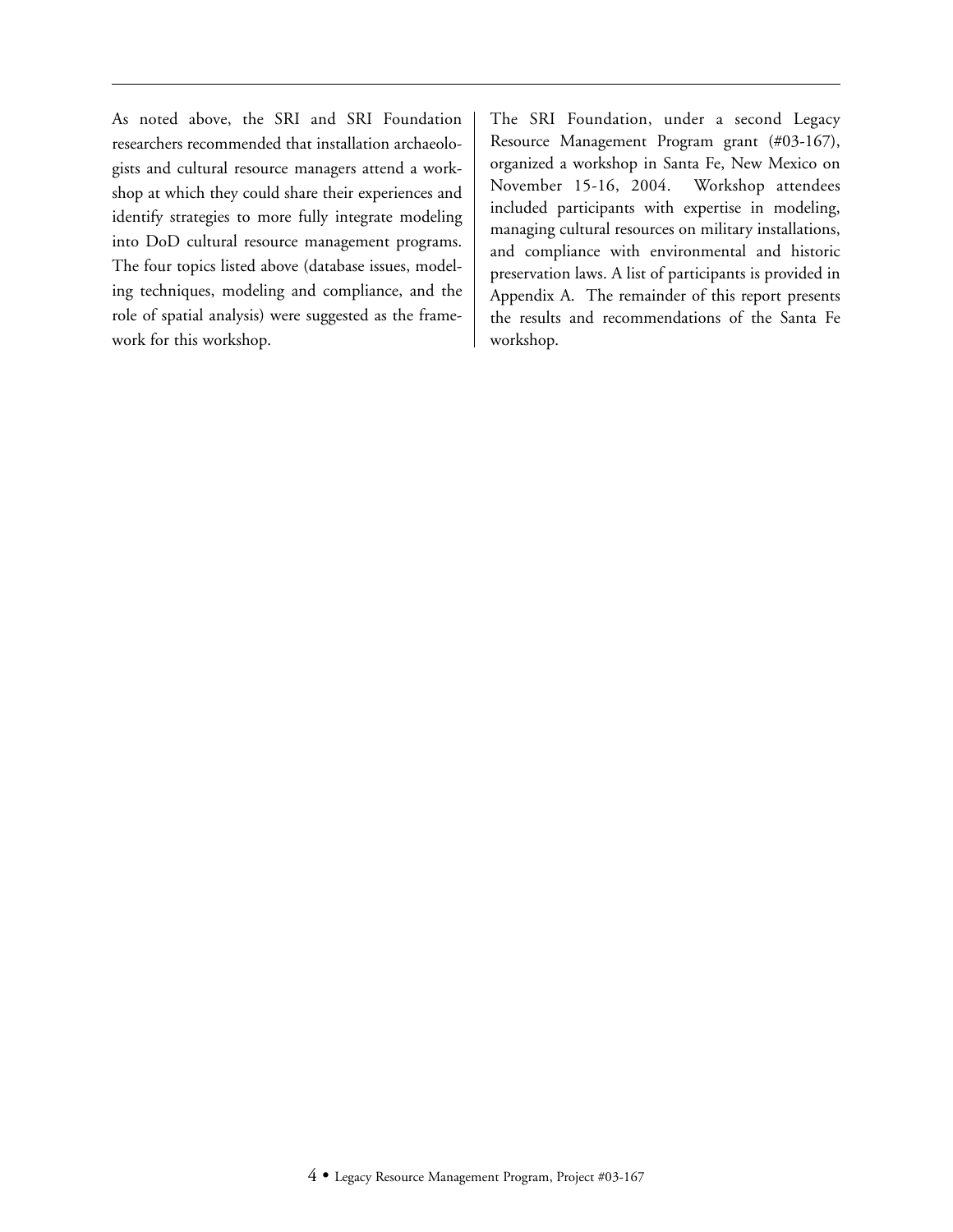# $\sum$

## WORKSHOP OBJECTIVES AND FORMAT

The first Legacy study found that, despite considerable interest in predictive modeling as part of archaeological resource management<br>in the military, there is no centralized instruction on siderable interest in predictive modeling as part of archaeological resource management in the military, there is no centralized instruction on how to develop models and use modeling effectively. There is also no collective body of knowledge about previous efforts to develop and use models. The purpose of the Santa Fe workshop was to identify and possibly create products or tools that would assist installations in developing models, improving existing models, or using models to more effectively do the following three things:

- Manage resources,
- Improve stewardship, and
- Facilitate compliance with environmental and historic preservation laws.

The workshop products would be a manual, webbased tutorial, or other products that present various approaches to creating and using models more effectively. These products would also describe sources that installations can consult for help and guidance. The workshop products would not serve as a cookbook or text on predictive modeling. The great strength of current modeling efforts is their diversity. Archaeologists and managers have struggled with problems and crafted solutions that are peculiar to their installation. Any workshop products must recognize this diversity and the need for each installation to tailor predictive modeling to its own situation.

To facilitate the identification and creation of appropriate products and tools, workshop participants were

divided into three breakout groups. One group was tasked to identify ways to **build better models**. This group considered several topics:

- Appropriate use of technology
- Database design
- Data quality
- Incorporation of remote sensing, geomorphology, and subsurface data into model development
- Modeling techniques
- Modeling as a process not a product

A second group looked at **modeling and resource management**, focusing on:

- **Planning** using models to develop Integrated Cultural Resource Management Plans (ICRMPs) and other DoD management documents
- **Compliance –** linking models to National Environmental Policy Act (NEPA) and Section 106 of the National Historic Preservation Act compliance
- **Tribal consultation –** addressing tribal concerns during model development and implementation
- **Supporting the mission –** implementing strategies that balance cultural resource management and installation mission activities

The third group discussed **modeling, archaeology, and stewardship**. This group examined: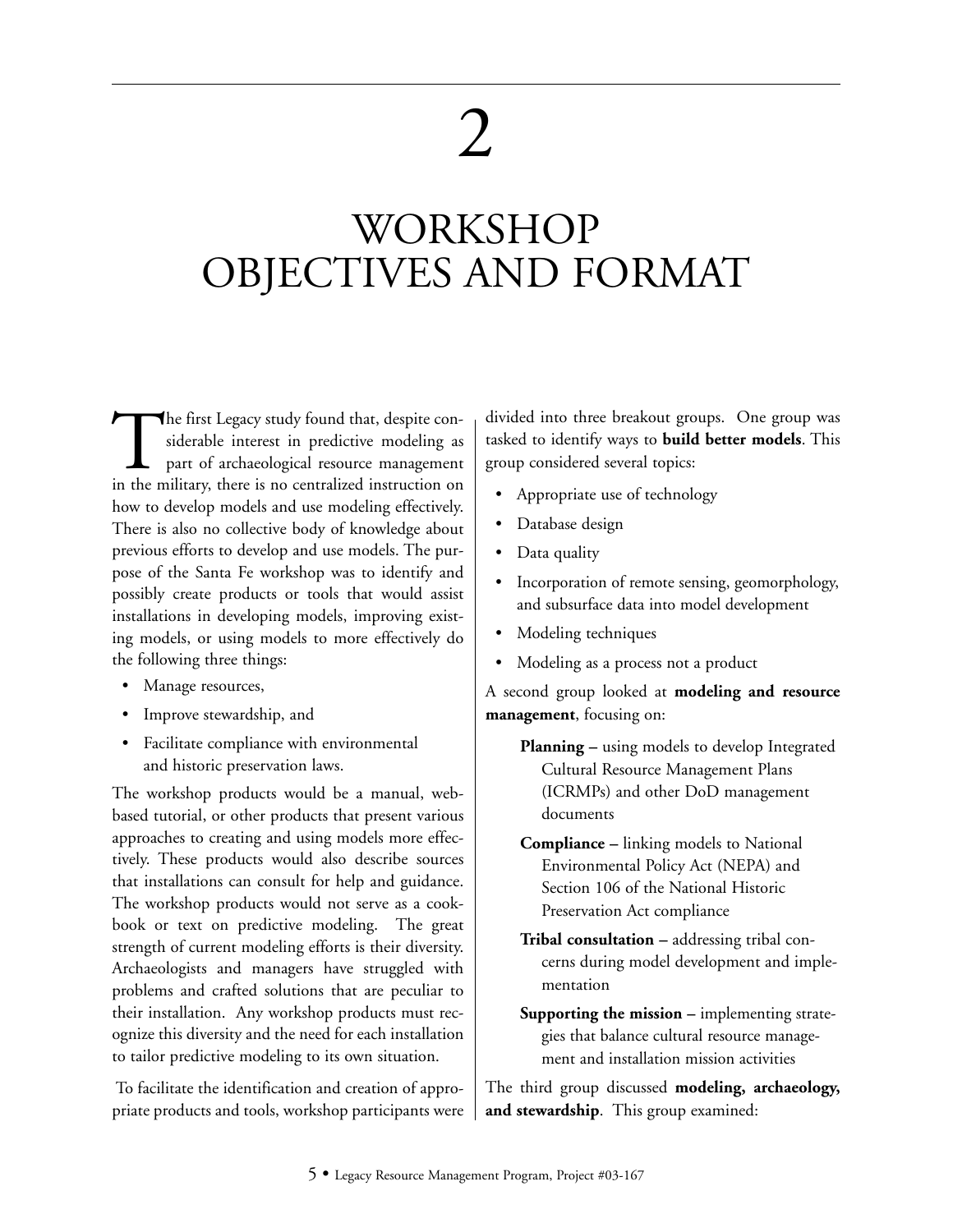- The role of archaeological research in resource management
- Synthesizing existing information and using it to inform management decisions
- Focusing preservation activities on the "important" sites and/or a representative sample of sites
- The public benefits of taxpayer-funded archaeology

Based on the knowledge and experience of the breakout group members, with input from the rest of the workshop participants, each group identified:

- key issues
- successful approaches
- available guidance and assistance
- other information that would be helpful to installations planning to use modeling for the first time or hoping to improve or revitalize their use of modeling.

The groups also identified appropriate mechanisms for conveying this information to potential DoD users.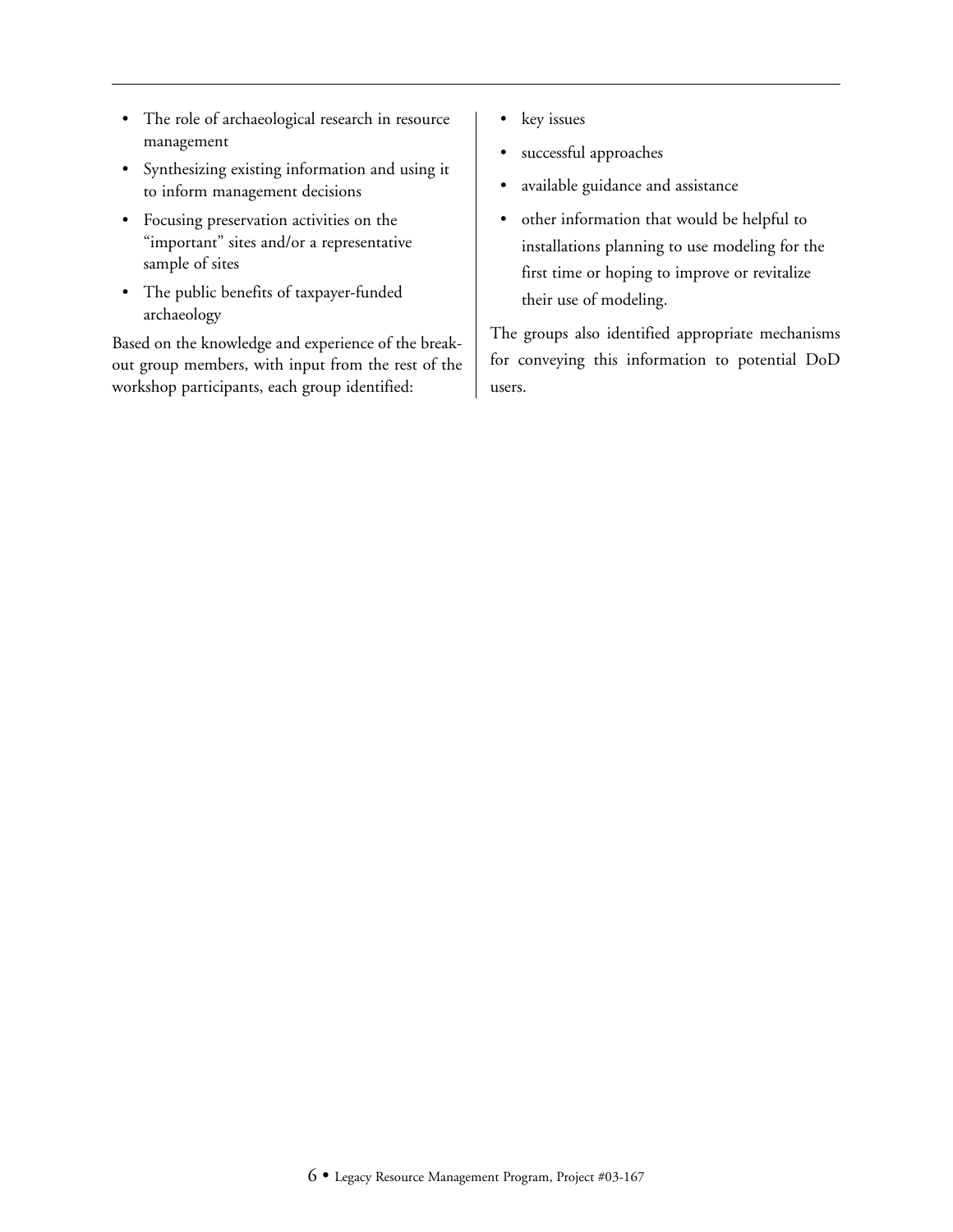# 3

## WORKSHOP RESULTS

The Building Better Models breakout group<br>recommended the creation of web-based<br>guidance. This guidance would provide sug-<br>gestions for creating models and for writing scopes of recommended the creation of web-based guidance. This guidance would provide suggestions for creating models and for writing scopes of work for model development. This guidance would also address areas critical to improving the modeling process:

- Defining the purpose of modeling
- Implementing model development
- Maintaining and upgrading models

The Modeling and Resource Management group identified three objectives for improving the balance between resource stewardship and an installation's military mission:

- Streamline compliance to make it better, faster, and cheaper
- Achieve better stewardship by focusing time and money on the most important resources
- Balance resource management and military mission by integrating archaeological models into DoD planning and management processes

The Modeling, Archaeology, and Stewardship breakout group discussed the utility of different model types. The appropriateness of each type is dependent on existing baseline archaeological data. Common sense models, for example, can be developed using minimal archaeological inventory data, whereas models that explain why humans settle specific locales

require fairly complete installation inventory or a reliable and valid understanding of the causes of human settlement.

The model types defined by the third breakout group include:

- Experiential (judgmental, common sense, qualitative)
- Formal (trait list, intersection, Boolean)
- Correlative (weighted, regression)
- Explanatory (optimal foraging, cultural ecology, risk management, etc.)

This group stressed that modeling needs to be used to identify those archaeological resources that are worthy of preservation, moving beyond simply predicting site locations. Modeling should be used as a tool for determining which sites are truly significant (i.e., National Register eligible). Causal and explanatory models are needed to define the most important archaeological resources. The creation of such models requires syntheses of existing archaeological data and studies.

Using the results of the first Legacy study as a framework, and incorporating the key issues identified by the breakout groups at this follow-up conference, workshop participants:

- identified helpful guidance for those planning to develop models or improve existing models;
- made recommendations as to how to use existing best practices to assist installations in model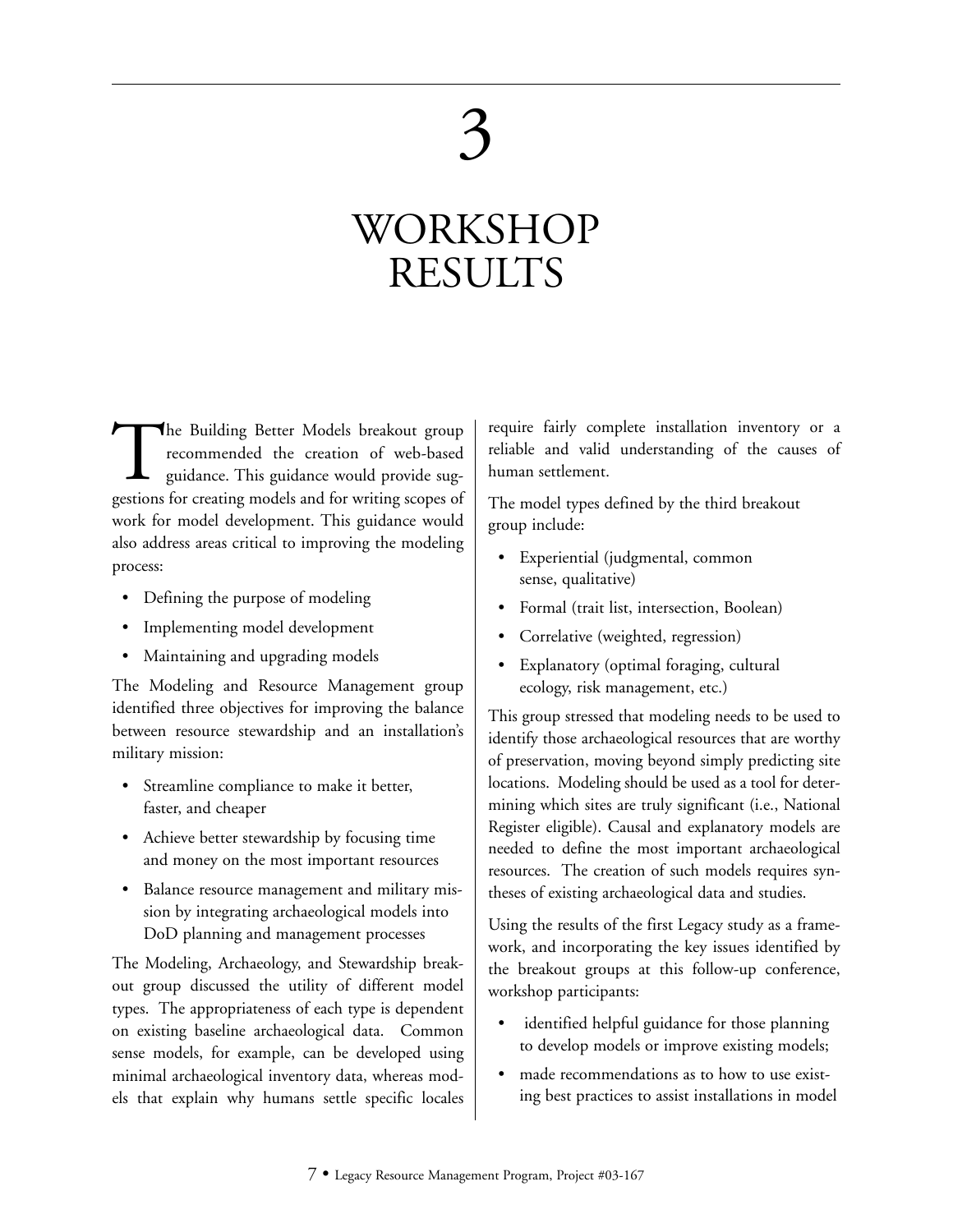development, implementation, and maintenance; and

• identified mechanisms to disseminate guidance and recommendations to installations.

The following are the guidance and recommendations developed by workshop attendees. Mechanisms for sharing this information with installations are discussed later in this report.

### **Guidance on Model Development and Improvement**

- The process for model development includes the following components: defining a model's function, particularly as it relates to an installation's mission and strategic plan; compiling and assessing data needs for model development and, if necessary, acquiring additional data; developing and implementing the model; and evaluating the model in terms of how well it assists management decisions about identifying and treating archaeological sites. Figure 2 provides a recommended approach to model development, linking development with an installation's mission.
- The type of model developed (experiential, formal, correlative, and explanatory) depends on the purpose of the modeling effort and the nature of available archaeological data sets.
- Model development may require the use of data from multiple study areas, some of which may extend beyond the boundaries of an installation. For example, a variable such as "level of disturbance" will be restricted to an installation, while a variable such as "rarity of site type" may require research beyond an installation's boundaries in order to encompass the cultural and natural region in which this site type is known to occur.
- Existing two-dimensional locational models should be supplemented with geomorphology models that show the history of landform evolution. Geomorphological models should be used to project areas subject to natural erosion and deposition, providing insight on likely locations of the most intact sites as well as buried sites.
- As part of all model development, one must include an explicit discussion of the factors that may limit a model's utility as a basis for compliance decisions (e.g., potential for buried sites, historical period changes in vegetation, lumping of sites from very different adaptive systems into a single model, etc.).
- For existing models, it is important to identify and make explicit the models' limitations as supporting evidence for compliance/management decisions.
- Use local and traditional knowledge to supplement models where needed, but do this in documented and consistent ways. For example, develop a matrix for determining the level of inventory needed: "The area of potential effect (APE) for an undertaking is in a location identified by the model as having a low probability of containing archaeological sites. In addition, the following factors make sites even less likely to be found: extensive disturbance, high level of erosion, distance from water, and particular landforms. Therefore, survey will be limited to A, B, and C." Or, "The APE is in a low probability zone but evidence from oral traditions indicates high potential for sites, therefore survey intensity will be increased beyond what is the norm for low probability areas."
- Sites found in areas predicted to have few or no sites tend to have great research potential, as they point to human behaviors that are relatively infrequent or rarely preserved in the archaeological record.
- To build partner and stakeholder confidence and trust in the use of models:
	- Establish early coordination with other agencies, State Historic Preservation Offices (SHPO), and the Advisory Council on Historic Preservation (ACHP)
	- Involve partners and stakeholders in selecting variables, model design, etc.
	- Provide examples of best practices and successful applications of modeling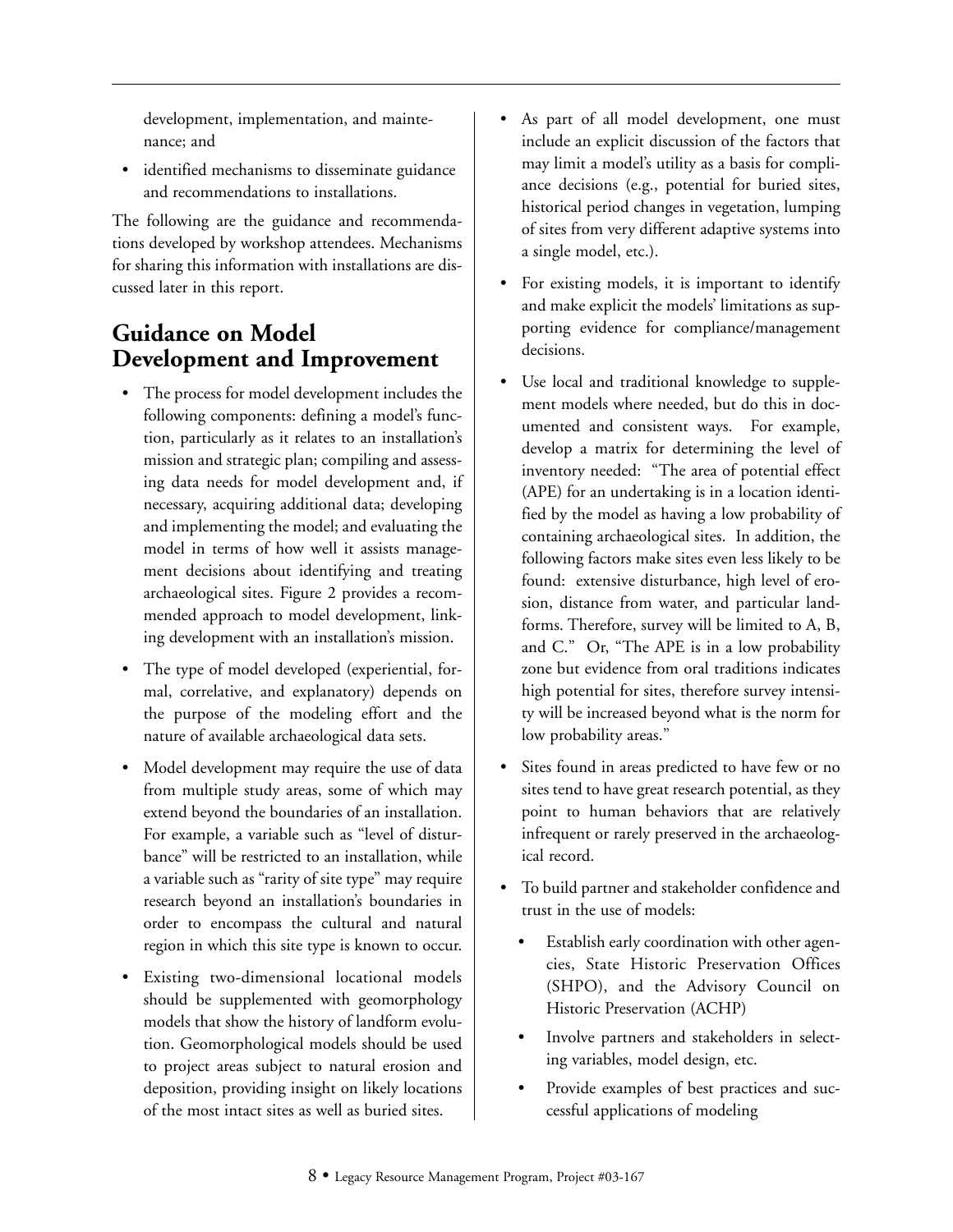- Use a written protocol (Section 106 programmatic agreement [PA]) or other mechanism) covering how and when modeling will be used and how consultation will continue
- Build in feedback to partners and stakeholders on the results of model development and use
- Disseminate results of the modeling effort to the public as appropriate
- To address tribal concerns when using models:
	- Establish formal consultation early in the process
	- Provide clear explanations about what is being done and why
	- Use a written protocol (PA or other mechanism) for how and when modeling will be used and how consultation will continue
	- Develop mechanisms for incorporating tribal values associated with archaeological sites into modeling and model-based decisions
	- Develop mechanisms for incorporating traditional knowledge into models
	- Identify funding sources for tribal consultants (that is, for those providing expert knowledge)
	- Identify tribes that have experience with modeling projects to serve as a resource for tribes to whom this is a new issue
	- Build in feedback to the tribe about the modeling results
- To ensure that the modeling process is an integral part of resource management at an installation, independent of personnel changes,
	- Write the modeling process into some form of planning or management document that continues to operate over the long term
	- Define a clear purpose and use for any new or revised model; communicate this to management
	- Ensure that maintenance and use of the model is included in position descriptions,

written guidance, or job requirements for installation cultural resource managers

- Use policy letters to ensure continuity of model use and maintenance
- Make the model so useful for resource management that cultural resource staff and middle management will ensure that the model continues to be used and refined

One way for modeling to become an integral part of installation operations is to incorporate archaeological resource management programs into modeling efforts. One example program is Fort Irwin's Automated Tool for Monitoring Archaeological sites (ATMAS). This program prioritizes sites using three factors: information potential (as specified in the installation's Integrated Cultural Resource Management Plan), observed risk of future impacts (assumes evidence for past impacts is a good predictor for similar impacts in the future), and predicted risk for impacts (based on planned changes in training activities, construction or other actions that might affect sites).<sup>2</sup> By incorporating components like ATMAS, modeling efforts will include explicit management outcomes.

It was also recommended that installations assemble the right team for model formation and synthesis of data. The team should include archaeologists with management expertise, and team member roles and duties need to be clearly defined. It would also be beneficial to solicit assistance from others (military, academic, civilian contractors, state preservation agency representatives, tribes, etc.) or create a steering group to guide model development.

### **Guidance on Using Non-Archaeological Data in Model Development**

• Recognize that most of these datasets are themselves models, with the attendant issues of scale, accuracy, quality, generalization, and automation. One must know the map scale at which data can be considered reliable.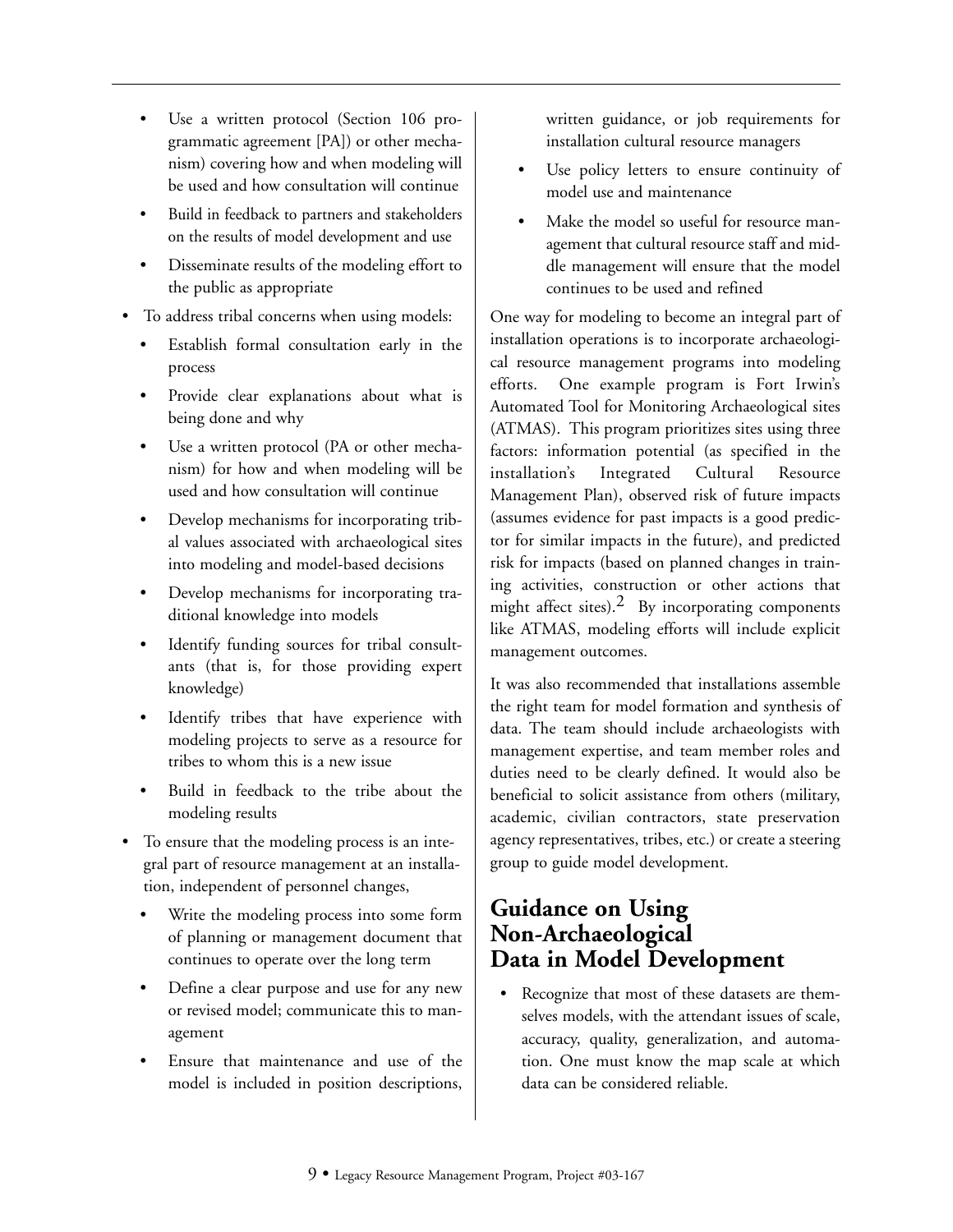- Dataset sources vary in quality and nature.
- Most datasets require some form of categorization. One should consider the categorization needs and whether the quality of a given dataset will support the sorts of categories desired. Some categories of a particular dataset may have special importance and be worthy of becoming their own datasets. For example, a surficial geology category of "clay" polygon(s) might need to be moved into its own "clay sources" dataset.
- Common data for modeling and landscape characterization include:

DEM (Digital Elevation Models)

- Most installations have data that are more accurate and more precise than USGS DEMs
- DEMs may need manipulation to be incorporated into modeling efforts
- Derived layers from DEM include: Slope, aspect, local relief, visibility, drainage, ridge/aspect, landform

Surface (or accessible) water

- One may need to distinguish man-made and natural surface waters.
- Consider carefully the best way to obtain surface water information. In desert environments it may be soil moisture, in other areas it may be soil taxon. Other areas may be able to utilize USGS mapping directly or National Wetland Inventory (NWI) information.

Geomorphology

- Geomorphic data may be useful for defining potential buried sites, but they may need to be adapted from the geological uses for which they were created in order to meet archaeological needs
- These data may be used to define site types (e.g., quarries)
- Geomorphic data may allow one to forecast ages of surface and buried materials

Soils

- Soils are the outcome of time, climate, geology, geomorphology, and vegetation history, that is, many of the landscape factors of interest to archaeologists.
- Soils are a "model" within a given area. They are observed in a few places and generalized to a map.
- Soil datasets are generated at different levels of spatial accuracy (called "orders" in soil surveys)
- Natural Resource Conservation Service soils are map units plus a suite of associated tables. They can be complicated to navigate and join correctly.

Vegetation

- Investigators should first examine existing installation databases. Many installations have some baseline vegetation mapping. Check the installation Integrated Natural Resource Management Plan (INRMP).
- Today's vegetation may not be a good proxy for prehistoric vegetation. Check historic photographs to determine changes in vegetation.
- Many vegetation datasets have limited accuracy on the ground. Boundaries are particularly problematic as is distinguishing small patches of a particular vegetation class.

Bedrock geology

Surficial geology

Biomass

Wetlands inventories

The National Wetland Inventory is the nationwide inventory; however, it is based on photography, so modern reservoirs appear as wetlands/waters and drained (historic) wetlands may not be shown.

Past land use (roads, trails, aboriginal pathways, portages, travel routes, mining claims, mining districts, farmsteads, etc.) is often documented in the historical record. Information sources include: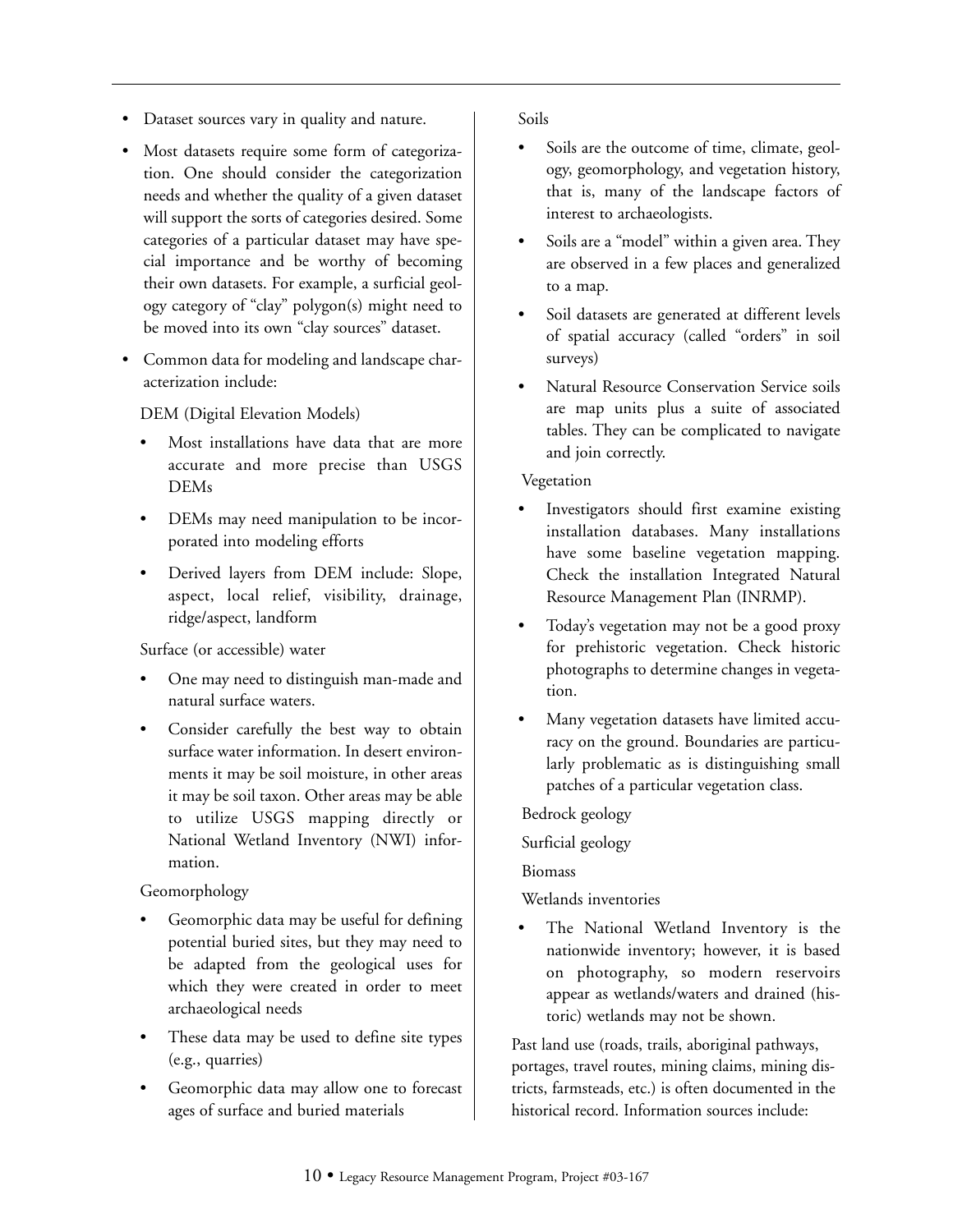- Ethnographic studies, oral histories, traditional land uses
- Government Land Office records (GLOs)

#### Fauna

• Migration routes, wintering grounds

Paleoenvironments

- Landforms
- **Shorelines**
- **Paleovegetation**

Remote sensing

• Orthophotography, satellite imagery (very useful for geomorphological identification and for detecting change)

### **Guidance on Using Archaeological Data in Model Development**

- Reliable spatial information has many uses aside from modeling. Installations need to know precisely how many sites are under their control, how many acres have been inventoried, how many sites have been identified, and how many unevaluated sites have been identified. It is usually cost-effective, though expensive, to automate this information.
- Quality assurance is essential but costly. If possible, "cleaning" the database should involve not only a check on accuracy, but also a review for consistency. For example, do the artifacts recorded fit with the site function, site type, or site age?

Modeling and data management are linked benefits. Data management, however, precedes model formation.

### **Additional Guidance and Considerations in Model Development**

### *Surveys / Field Investigations*

- Knowing which areas do not contain sites is as important as knowing which areas do with respect to modeling
- It is important to have criteria that define what are adequate inventories and surveys. Adequacy is usually defined by whether or not resources and attributes of interest were identified appropriately.
	- For the western U.S., information on transect interval and systematic coverage are important to define adequacy
	- For the eastern and central U.S., one may need to know shovel test intervals, screening protocols, etc.
- Spatial Representation
	- Polygons should be used for spatial representation. Small investigation areas could be buffered to create appropriately sized polygons

### *Sites*

"Sites" recorded in an inventory are not necessarily the same "sites" that one uses in creating a model. For example, isolated finds may have been recorded as "sites" in an inventory, but may be of no interest in model formation. Alternatively, rastor-based GIS models may divide site areas into many "site" cells. It is important not to confuse what is in a database with what is needed in model development. Also, it is necessary to consider how to handle multiple recordings of sites. Model developers need to consider whether a site recorded multiple times should be treated as one site or as more than one site. Finally, relational databases may require complex queries to draw out model data.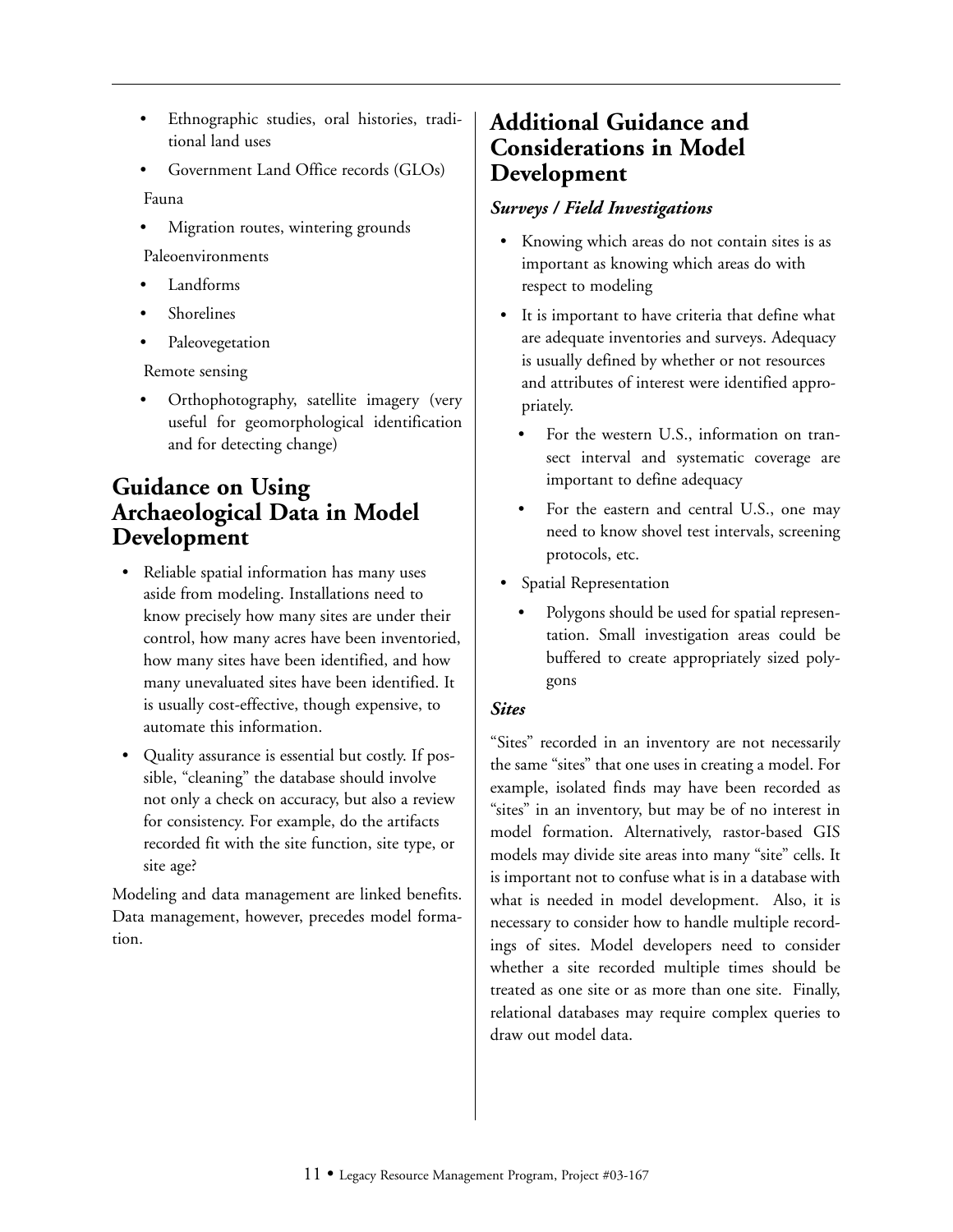The following are issues that need to be considered in terms of site representation and site attributes for model development:

- Spatial Representation of Sites
	- How sites are represented in a GIS may affect the kinds of modeling one can do. This is also the case for the unit of analysis (e.g., points, polygons, cells).
- Important Site Attributes for Model Development
	- Site functions
	- Site classes (descriptive)
	- Cultural/temporal context
	- Multi-functionality
	- Site depth
	- Site size
- Key Site Management Attributes
	- National Register status
	- Level of investigation
	- Date of last investigation
	- **Condition**
	- **Impacts**
	- Information potential

[See Appendix B for one example of a site attribute database. This database is from Fort Irwin, California]

### **Recommendations on Using Best Practices to Improve Model Development and Use**

- Identify installations where existing models are being used effectively for National Environmental Policy Act (NEPA) compliance. Can these installations provide information on cost and time savings? Can they serve as models for other installations?
- Collect and make available examples of existing programmatic approaches (PAs, standard treatments, exempted categories of undertakings, etc.) that are based at least in part on information from models
- Identify an installation that is using modeling effectively to assist in site evaluation and find out the procedures and pitfalls involved in developing the model.
- For installations that do not have an existing model, develop a deductive model, based in part on a completed historic context. Use this model to guide all phases of archaeological work for a large project, determining how identification will be carried out, evaluating the sites that are identified, and guiding testing and excavation decisions and research design development.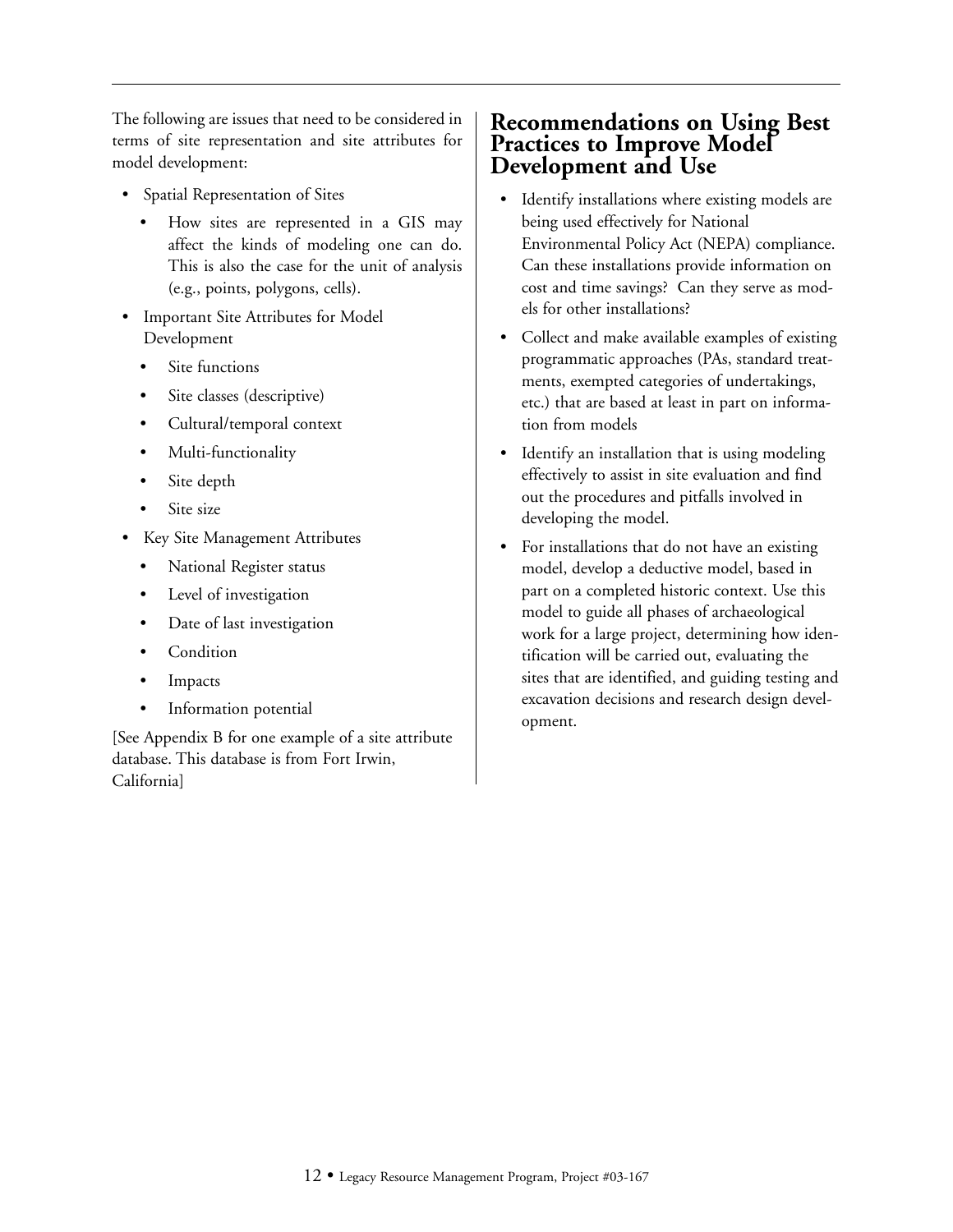# $\overline{4}$

### WORKSHOP RECOMMENDATIONS NEXT STEPS

Workshop participants recommended the<br>development of a web site (or sites) with<br>information and guidance on modeling.<br>This web site(s) would also provide information on development of a web site (or sites) with information and guidance on modeling. This web site(s) would also provide information on how to develop scopes of work for creating models for installations. Information contained within the web site might also include guidance and best practices from individuals and organizations outside of DoD. The site(s) would need to be geared to several level of expertise in order to address the needs of new CRM staff and non-CRM specialists, particularly decisionmakers and managers at installations. Web site(s) components might include:

- Introduction to DoD CRM predictive models
- Benefits of models for managers/decision-makers and for fulfilling installation missions
- Model building for CRM professionals (stepby-step guidance)
- Lessons learned from the development and use of existing models (e.g., best practices)
- Links to other sources of information
- A host for the web site would need to be identified, in addition to funding sources for creating and maintaining the web site.

All workshop participants agreed that installations need additional guidance and materials (beyond the guidance developed during the workshop) in order to improve their modeling efforts. These include:

- Guidance and examples for Army installations on how models can be incorporated in Historic Properties Components (HPCs) of ICRMPs, pursuant to the Army's Alternate Procedures, and to develop standard operating procedures (SOPs) that are required as part of HPCs.
- Example proposals for program alternatives (e.g., programmatic agreements, exempted categories of undertakings, approaches to inventory intensity decisions, etc.) that are based on information from modeling and can be adapted by interested installations.
- Guidance on how to incorporate historic contexts into the selection of variables for model development.
- Guidance on how to appropriately combine morphological characteristics of sites, information from historic contexts, and environmental variables to create a rational process for evaluating National Register eligibility.

These materials and guidance would be included in the proposed web site. Funding sources to create this additional guidance need to be identified and pursued. Development of this guidance, and possibly the web site, might be accomplished under future Legacy grants.

Workshop attendees also noted that modeling needs to become an integral part of installation operations. To accomplish this, workshop participants recommend that

• Models become part of ICRMP mandates. In addition, ICRMPs should incorporate reviews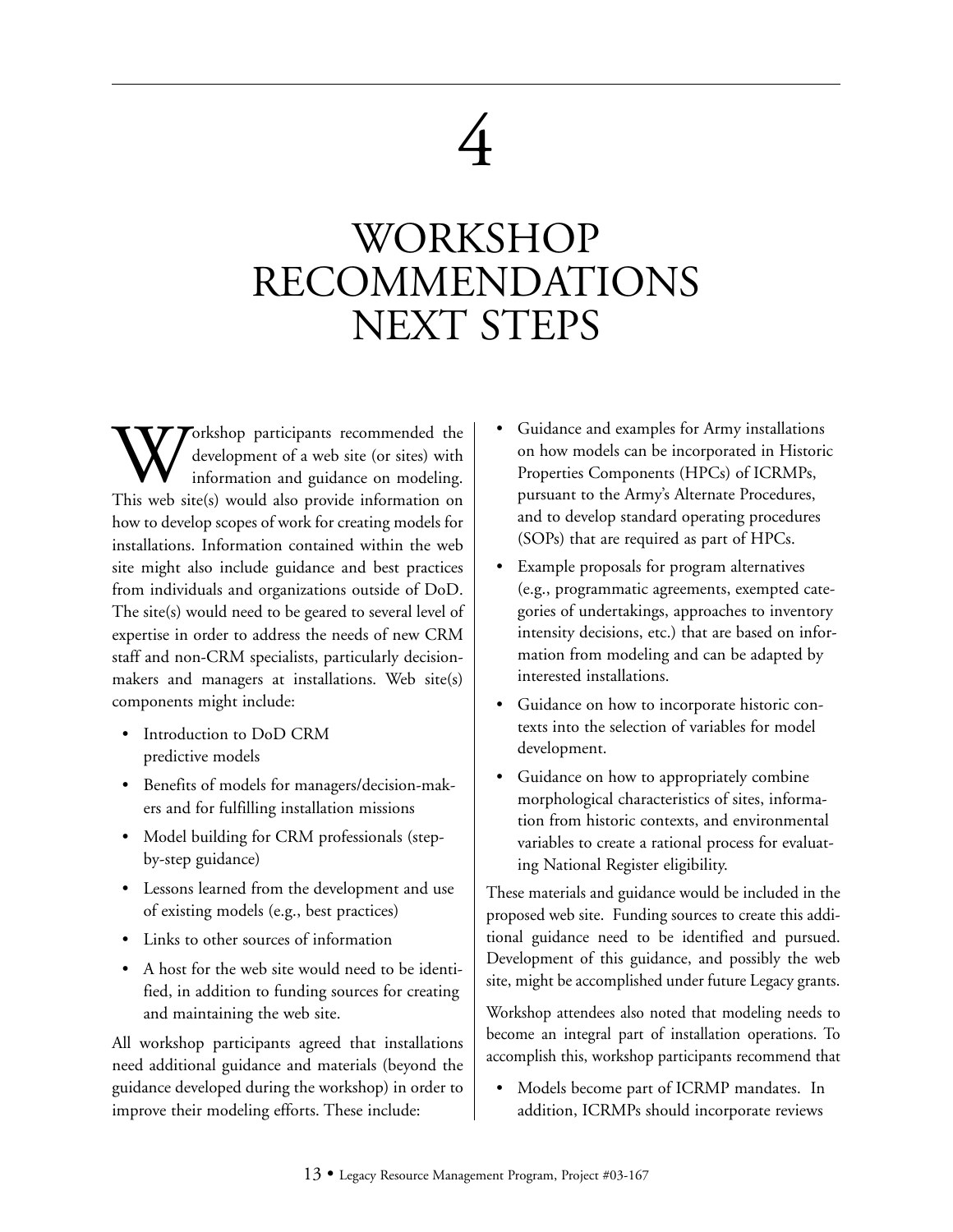of the cultural and environmental components of models. For example, if a new, more accurate DEM has been created for an installation, it should be addressed in the ICRMP, review and the new DEM's effects on the model will need to be assessed.

- Model use and updates should be stipulated within installation Section 106 programmatic agreements (see Appendix C for example from Camp Ripley, Minnesota).
- Research designs for archaeological data recovery should incorporate model predictions about the type of site under investigation. These research designs could also be used, in part, to test and validate models.

Again, the Legacy program may be an appropriate funding mechanism to create guidance on how installations can integrate modeling into their planning efforts and to insure that modeling remains an ongoing component of strategic planning.

The workshop attendees also suggested other funding sources and expertise for advancing individual installations' modeling efforts:

- Use changes in mission and major construction and training projects within installations as a justification for funding model development or updating.
- Use legislative Environmental Impact Statement requirements for withdrawals and other Congressional actions to get funds for model development or updating.

One of the workshop's primary recommendations was for DoD to shift modeling efforts away from an exclusive focus on predicting site locations. For several decades, DoD installations have been identifying tens of thousands of archaeological sites. Installations have used predictive models of archaeological site locations to assist in identifying where sites are and understanding their distribution within installations. The National Register eligibility of most of these sites, however, remains unevaluated because, until recently, archaeological sites could simply be found and then avoided during military activities. As a

result, there was no need to expend the time or money to evaluate National Register eligibility of the sites. The large number of unevaluated archaeological sites within installations has now begun to impose a constraint on military missions. With changes in military training toward joint actions, areas previously left undisturbed will now be subject to land disturbing activities. Similarly, BRAC actions or consolidation of missions will require the evaluation and possibly the treatment of a large numbers of archaeological sites in the near future, which will be both costly and time consuming.

To address this situation, it will be necessary to alter the current practice whereby every site affected by military activities is evaluated and adverse effects are individually resolved. Installations need a program through which dollars and effort can be focused on the most important sites. Such a program would not only save money and time, but would also meet the DoD's compliance and stewardship responsibilities. Installations should use modeling as a tool for decision-making, focusing their efforts on fewer, more important, archaeological sites. Modeling, as it is practiced on military installations, needs to broaden its focus beyond just predicting site locations. Modeling should also serve as a tool for cost effective site evaluations and resolution of adverse effects.

By broadening the focus to include site evaluation and treatment, and by incorporating modeling more effectively into existing military environmental programs, it will be possible to achieve significant savings. Figure 1, in the Executive Summary, illustrates how these savings can be measured. With no change to existing programs, costs will continue to increase as site avoidance becomes increasingly impossible. Alternatively, by incorporating modeling techniques into installation programs, costs can be lowered substantially. In the short term, costs would rise to accommodate data requirements and analytical procedures associated with modeling, but costs would then drop dramatically as the number of sites evaluated and treated was substantially reduced.

SRI Foundation, with assistance from workshop attendees, will inform senior DoD management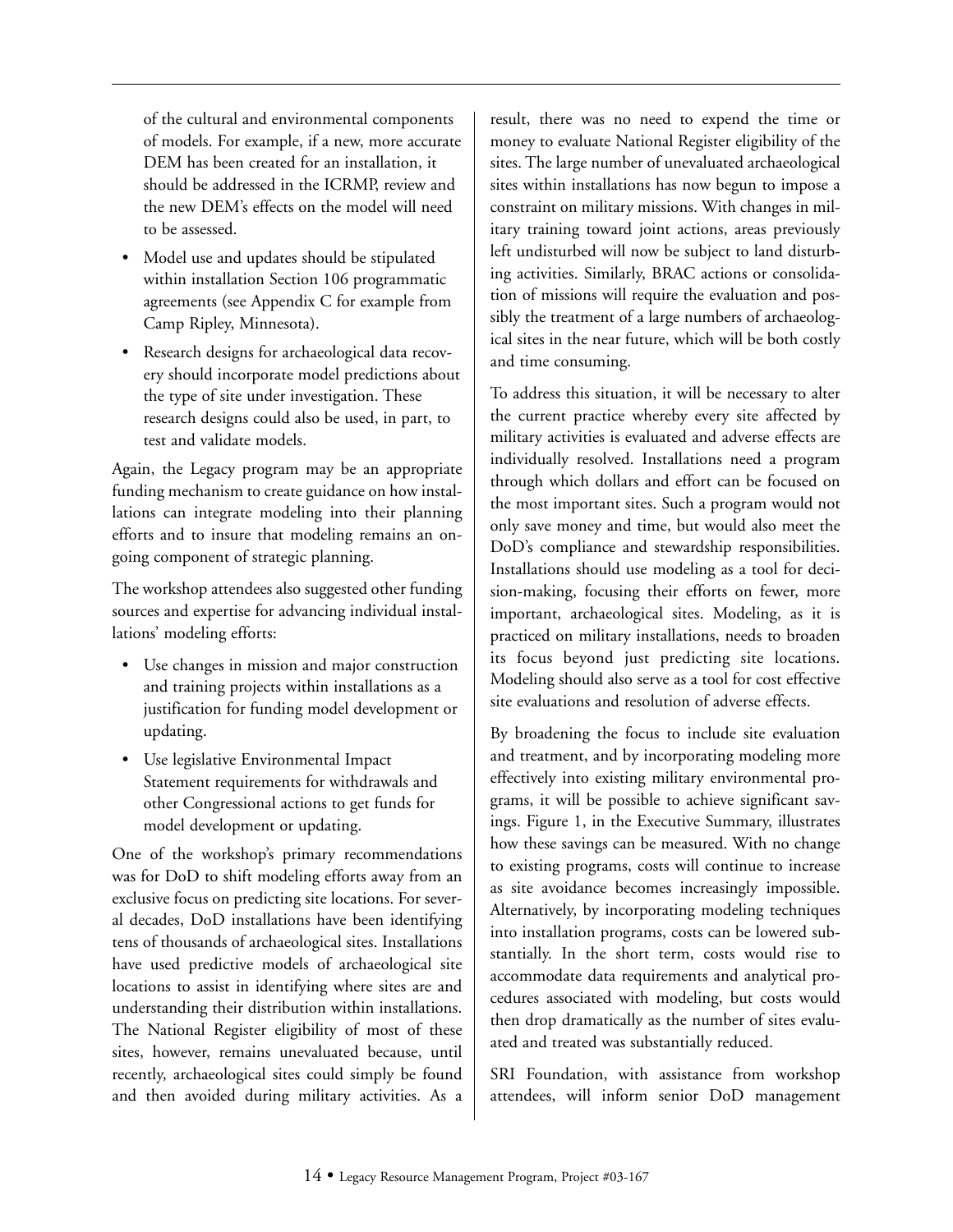about the impending crisis stemming from unevaluated sites on DoD lands and suggest mechanisms to effectively address this crisis. The distribution of this report (with the executive summary) will serve as an initial means to inform senior DoD management. Subsequent efforts might include

- a PowerPoint presentation on the results of the workshop, be shown to senior DoD management staff during face-to-face meetings;
- presentations at DoD environmental conferences and other DoD venues; and
- documentation of current efforts within installations that have shifted to using models as a site evaluation tool, and presentation of the results of these efforts to DoD management.

In addition to informing DoD senior personnel, SRI Foundation and workshop participants will make sure that the results of the workshop are shared with non-DoD personnel. The SHPO representatives who attended the workshop will present the workshop results and recommendations to the National Conference of State Historic Preservation Officers at their next annual meeting. Workshop results will also be sent to the Advisory Council on Historic Preservation and presented at various venues across the country, especially at meetings of other federal agencies that use archaeological modeling as a tool for historic preservation compliance.

Subsequent to the 2004 workshop in Santa Fe, some of the workshop participants met during the Society for American Archaeology's (SAA) 2005 annual meeting in Salt Lake City. The meeting provided an opportunity to fine-tune the 2004 workshop recommendations and develop specific strategies for advancing these recommendations. The results of this meeting are presented in Appendix D.

## REFERENCES

- 1 Altschul, Jeffrey H., Lynne Sebastian, and Kurt Heidelberg, *Predictive Modeling in the Military: Similar Goals, Divergent Paths*. Preservation Research Series 1. SRI Foundation, Rio Rancho, New Mexico, 2004.
- 2 Meyer, William D., and Michael Hargrave, ATMAS 2.0 Instruction Manual. Prepared for Directorate of Public Works, Cultural Resources, National Training Center, Fort Irwin, California, December 2003.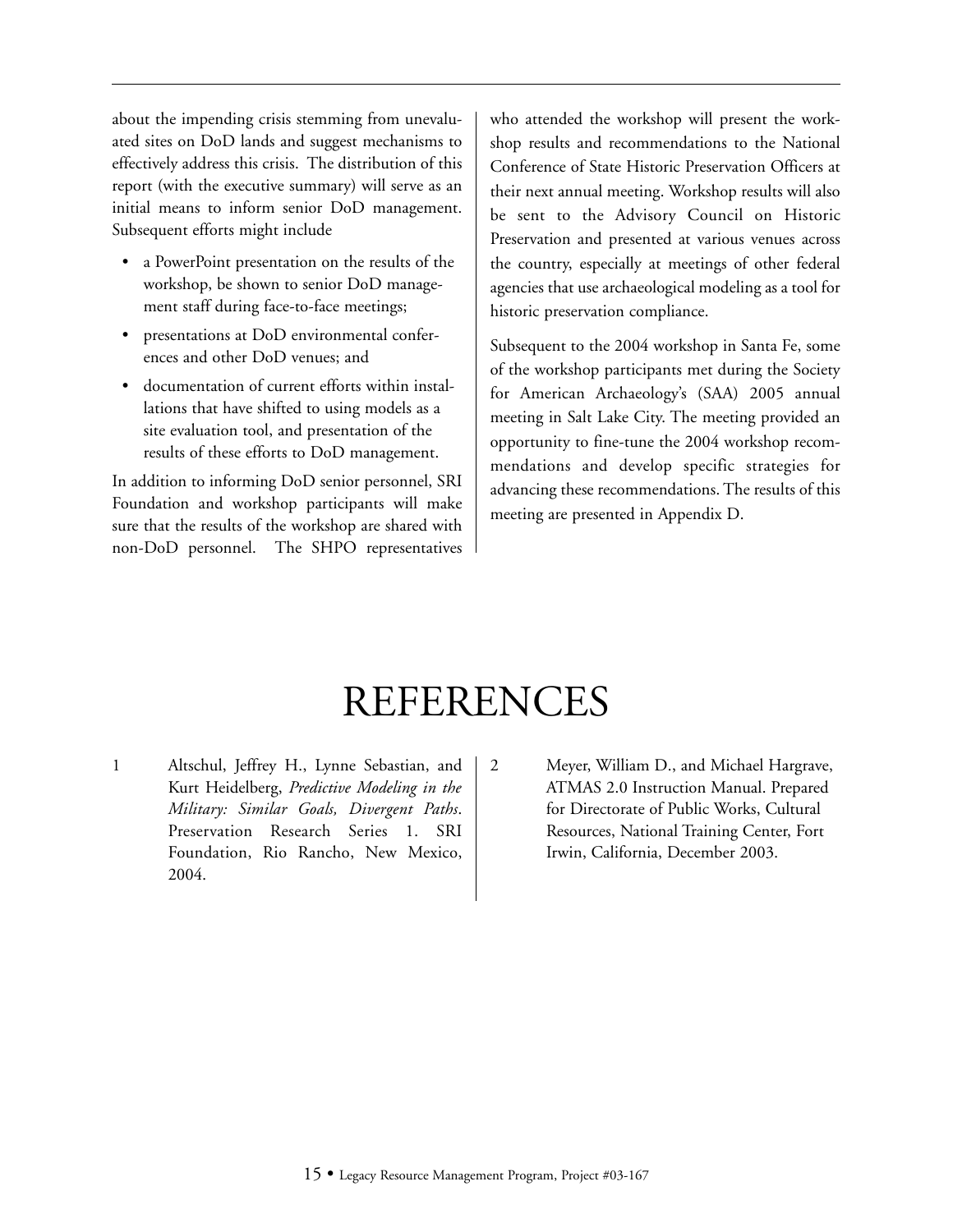Strategic Plan (5-year plan for cultural esource management program)

elect study area/context<br>iompile data<br>elect model types<br>ssess data quality & data<br>bbtain needed data Compile dat Select model types Assess data quality & data gaps Obtain needed data

Develop and mplement models

egic Pl<br>replar plar<br>rce m<br>make inforr<br>decisi<br>in sur<br>of mi:<br>and I( egic Plan<br>The plan for of the plan for the management<br>informed decisions<br>in support<br>of mission<br>and ICRMF Using models, make informed decisions in support of mission and ICRMP

Create synthesi on what is known about sites. Synthesis used to assist in model evaluation and to create future models that define significant sites.

Assess model accuracy and eliability

> *Figure 2. Recommended Process for Model Development*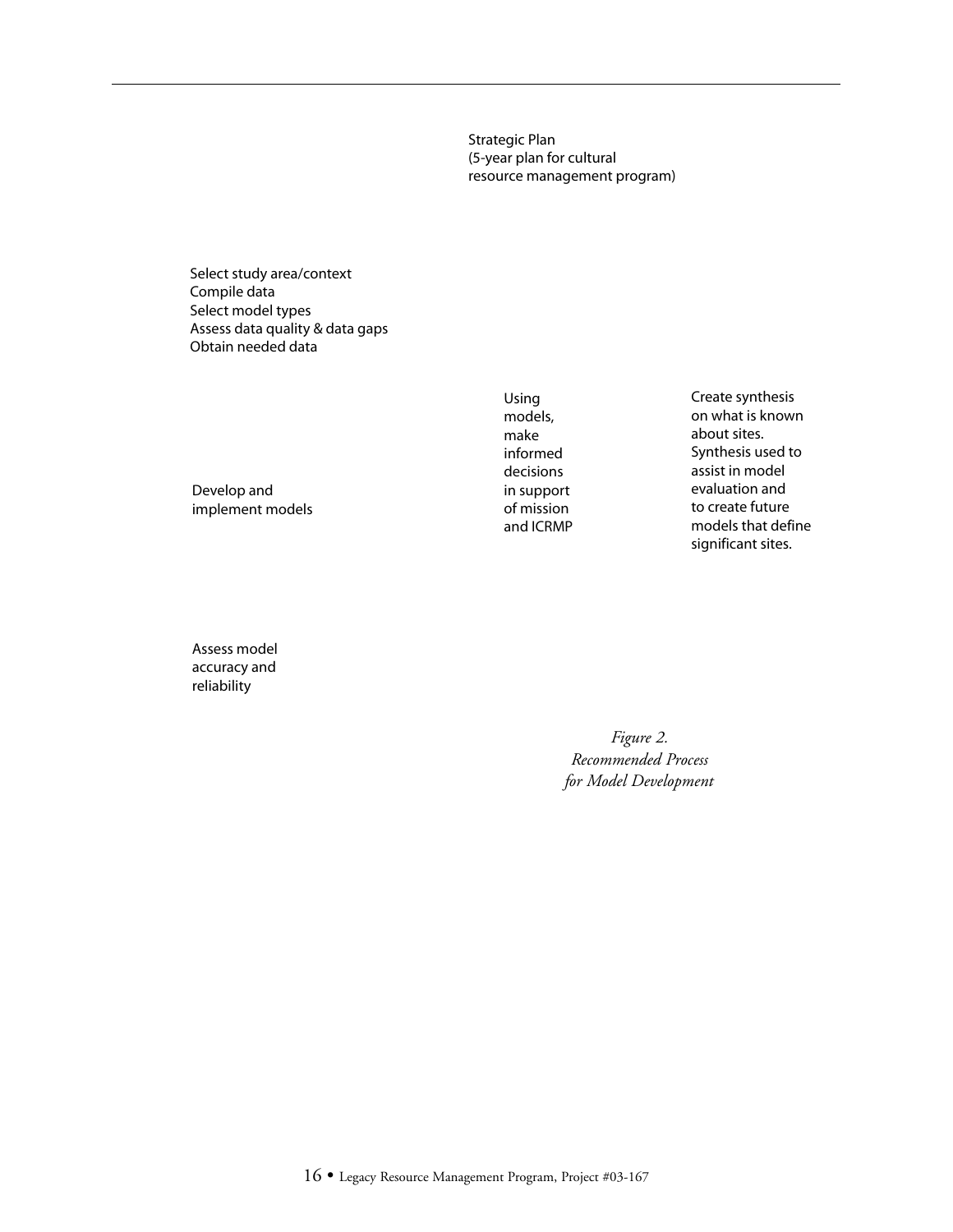# APPENDIX A WORKSHOP PARTICIPANTS LIST

Jeffrey Altschul President Statistical Research, Inc. P. O. Box 31865 Tucson, AZ 85751-1865 520-721-4309 jhaltschul@sricrm.com

Scott Anfinson Archaeologist Minnesota State Historic Preseravation Office 345 Kellogg Blvd. W. St. Paul, MN 55102 (651) 297-4418 scott.anfinson@mnhs.org

Richard Arnold Executive Director, Las Vegas Indian Center and Chairman, Pahrump Paiute Tribe P. O. Box 3411 Pahrump, NV 89041 702-647-5842, ext 225 702-339-7200 (cell) rwarnold@hotmail.com

Alice Baldrica State Historic Preservation Officer Historic Preservation Office 100 North Stewart Street Capitol Complex Carson City, NV 89701-4285 (775) 684-3444 ambaldri@clan.lib.nv.us

Tad Britt Senior Research Archeologist ERDC-CERL P. O. Box 9005 Champaign, IL 61822-9005 1-800-872-2375 x-7288 John.T.Britt@erdc.usace.army.mil

Jim Bruseth Director, Archeology Division Texas Historical Commission P.O. Box 12276 Austin, TX 78711-2276 (512) 463-6096 jim.bruseth @thc.state.tx.us

Thomas Foster Associate Director of Cultural Resources BHE Environmental, Inc. 11733 Chesterdale Road Cincinnati, OH 45246 (513) 326-1175 tfoster@bheenvironmental.com (representing Fort Benning)

Paul Green HQ ACC/CEVP 129 Andrews St, Ste 102 Langley AFB, VA 23665-2769 (757) 764-9335 paul.green@langley.af.mil

Carol Heathington Historic Preservation Officer 56 RMO/ESM 7224 N. 139th Drive Luke AFB, AZ 85309-1420 (623) 856-3823 x239 carol.heathington@luke.af.mil Eric Ingbar Director Gnomon, Inc. 1601 Fairview Drive • Suite F Carson, City, Nevada 89701 775-885-2305 eingbar@gnomon.com

Laura A. Kammerer Deputy SHPO for Review and Compliance Division of Historical Resources 500 South Bronough Street Room 423 Tallahassee, FL 32399-0250 (850) 245-6333 lkammerer@dos.state.fl.us

Lorraine Marquez Eiler Director Hia C'ed O'odham Alliance 4739 West Hayward Glendale AZ 85301 623-939-3449 (home) 623-399-3678 (cell) hcodm@earthlink.net

Duane Peter Geo-Marine, Inc. 550 E. 15<sup>th</sup> Street Plano, TX 75074 (972) 423-5480 dpeter@geo-marine.com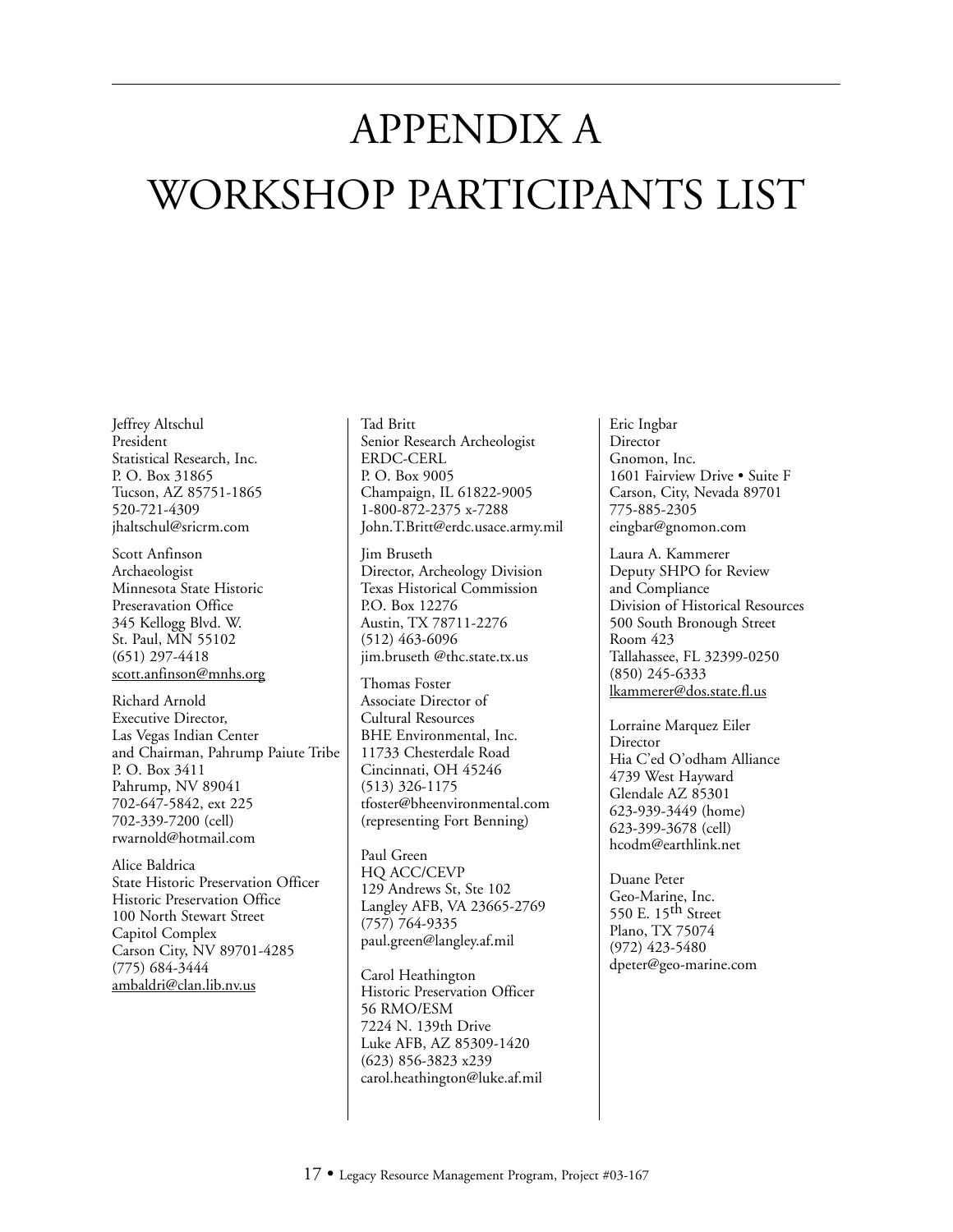Adrianne G. Rankin Archaeologist 56 RMO/ESM 7224 N. 139th Drive Luke Air Force Base, AZ 85309- 1420 (623) 856-3823 x 240 adrianne.rankin@luke.af.mil.

Marilyn Ruiz College of Veterinary Medicine UIUC Veterinary Diagnostic Laboratory 2001 S. Lincoln Urbana, IL 61802 moruiz@uiuc.edu (217) 265-5115 (representing ERDC-CERL)

Laurie Rush Cultural Resource Manager PW Cultural Resources 85 First Street West Ft. Drum, NY 13602-5097 (315) 783-9894 rushl@drum.army.mil

Lynne Sebastian Director of Historic Preservation Programs SRI Foundation 333 Rio Rancho Drive, Suite 103 Rio Rancho, NM 87124 (505) 892-5587 lsebastian@srifoundation.org

Mark Stanley Base Archaeologist 96 ABW/EM 501 DeLeon Street, Ste 100 Eglin AFB, FL 32542-5133 (850) 882-8459 mark.stanley@eglin.af.mil

Marty Tagg Cultural Resource Manager HQ AFMC/MSEVQ 4225 Logistics Avenue Room A128 Wright-Patterson AFB, OH 45433- 5747 (937) 656 1281

Martyn.Tagg@wpafb.af.mil

Prentice M. Thomas, Jr. President Prentice Thomas and Associates, Inc. P.O. Box 4246 Fort Walton Beach, FL 32549 (850) 243-5992 jcampbell@pta-crm.com (also representing Eglin AFB with Mark Stanley)

Jim Wilde HQ AFCEE/TDI 3300 Sidney Brooks Brooks City-Base TX 78235-5112 (210) 536-6546 james.wilde@brooks.af.mil

James Zeidler Colorado State University CEMML (1490) 110 Vocational Education Fort Collins, CO 80523 (970) 491-3741 james.zeidler@colostate.edu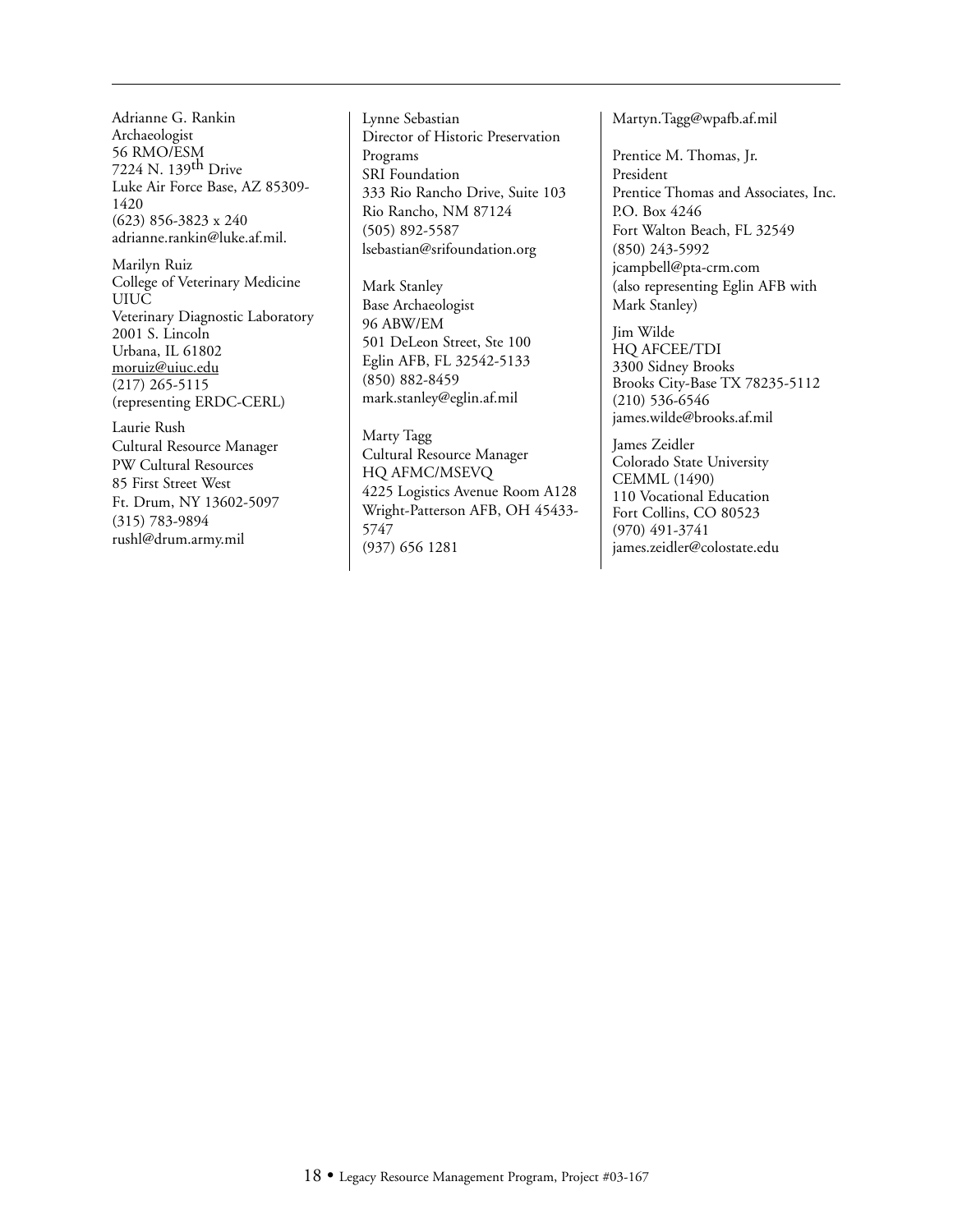## APPENDIX B FORT IRWIN CULTURAL RESOURCE DATABASE

| <b>Field Name</b>            | <b>Description</b>                      | <b>Attributes</b> | <b>Attribute Description</b>                                        |
|------------------------------|-----------------------------------------|-------------------|---------------------------------------------------------------------|
| Site No                      | Site number reflecting either the state | text field        |                                                                     |
| MGMT                         | NTC CR management area name             | AM                | Avawatz Mountain Area                                               |
|                              |                                         | BLB               | <b>Bicycle Lake Basin</b>                                           |
|                              |                                         | <b>BWW</b>        | <b>Bow Willow Wash</b>                                              |
|                              |                                         | <b>CLB</b>        | Coyote Lake Basin                                                   |
|                              |                                         | DB                | Drinkwater Basin                                                    |
|                              |                                         | ELF               | East Lucky Fire Area                                                |
|                              |                                         | GDSCC             | <b>Goldstone Deep Space Communication Complex</b>                   |
|                              |                                         | LLGR              | Leach Lake Gunnery Range                                            |
|                              |                                         | LLU               | Leach Lake Uplands                                                  |
|                              |                                         | LW                | Langford Well                                                       |
|                              |                                         | <b>MULT</b>       | Multiple management areas                                           |
|                              |                                         | NLU               | Nelson Lake Uplands                                                 |
|                              |                                         | <b>NMB</b>        | Nelson / McLean Basin                                               |
|                              |                                         | <b>NNB</b>        | No Name Basin                                                       |
|                              |                                         | <b>NW</b>         | Nelson Wash                                                         |
|                              |                                         | RPL               | Red Pass Lake Area                                                  |
|                              |                                         | <b>TB</b>         | <b>Tiefort Basin</b>                                                |
| FIELD                        | The year the field work took place      | 2004 or 2005      |                                                                     |
| Reference                    | Title of report describing the site     | text field        |                                                                     |
| Area_m2                      | Size of site in square meters           | Integer           | Size to nearest meter                                               |
| $Type_1$                     | Primary site type                       | BS, C, CNP, etc   | See ICRMP document table D-2 for codes and descriptions             |
| Type 2                       | Secondary site type for multi-component | BS, C, CNP, etc   | See ICRMP document table D-2 for codes and descriptions             |
| Type_3                       | <b>IBID</b>                             | BS, C, CNP, etc   | See ICRMP document table D-2 for codes and descriptions             |
| Type_4                       | <b>IBID</b>                             | BS, C, CNP, etc   | See ICRMP document table D-2 for codes and descriptions             |
| $Type_5$                     | <b>IBID</b>                             | BS, C, CNP, etc   | See ICRMP document table D-2 for codes and descriptions             |
| 'ім                          | Lake Mohave - 12,000 - 7000 B.P.        | χ                 | Indicate evidence of occupation during this period, otherwise blank |
| Pinto                        | Pinto - 7000 - 4000 B.P.                | X                 | Indicate evidence of occupation during this period, otherwise blank |
| Gypsum                       | 4000 - 1500 B.P.                        | χ                 | Indicate evidence of occupation during this period, otherwise blank |
| Sara                         | Saratoga Springs - 1500 - 700 B.P.      | χ                 | Indicate evidence of occupation during this period, otherwise blank |
| Shos                         | Shoshonean - 700 - 100 B.P.             | χ                 | Indicate evidence of occupation during this period, otherwise blank |
| Proto                        | Protohistoric 100 B.P. - present        | χ                 | Indicate evidence of occupation during this period, otherwise blank |
| Unknown_Period               | Date of site occupation not known       | χ                 | Indicate evidence of occupation during this period, otherwise blank |
| Historic Period              | Appoximately AD 1700 - present          | χ                 | Indicate evidence of occupation during this period, otherwise blank |
| $\overline{C}$ <sup>14</sup> | <b>Basis for Site Age</b>               | χ                 | X or blank. See Evidence for site age in ICRMP Appendix D, page D-8 |
| Raw                          | <b>Basis for Site Age</b>               | χ                 | X or blank. See Evidence for site age in ICRMP Appendix D, page D-8 |
| Ceram                        | <b>Basis for Site Age</b>               | X                 | X or blank. See Evidence for site age in ICRMP Appendix D, page D-8 |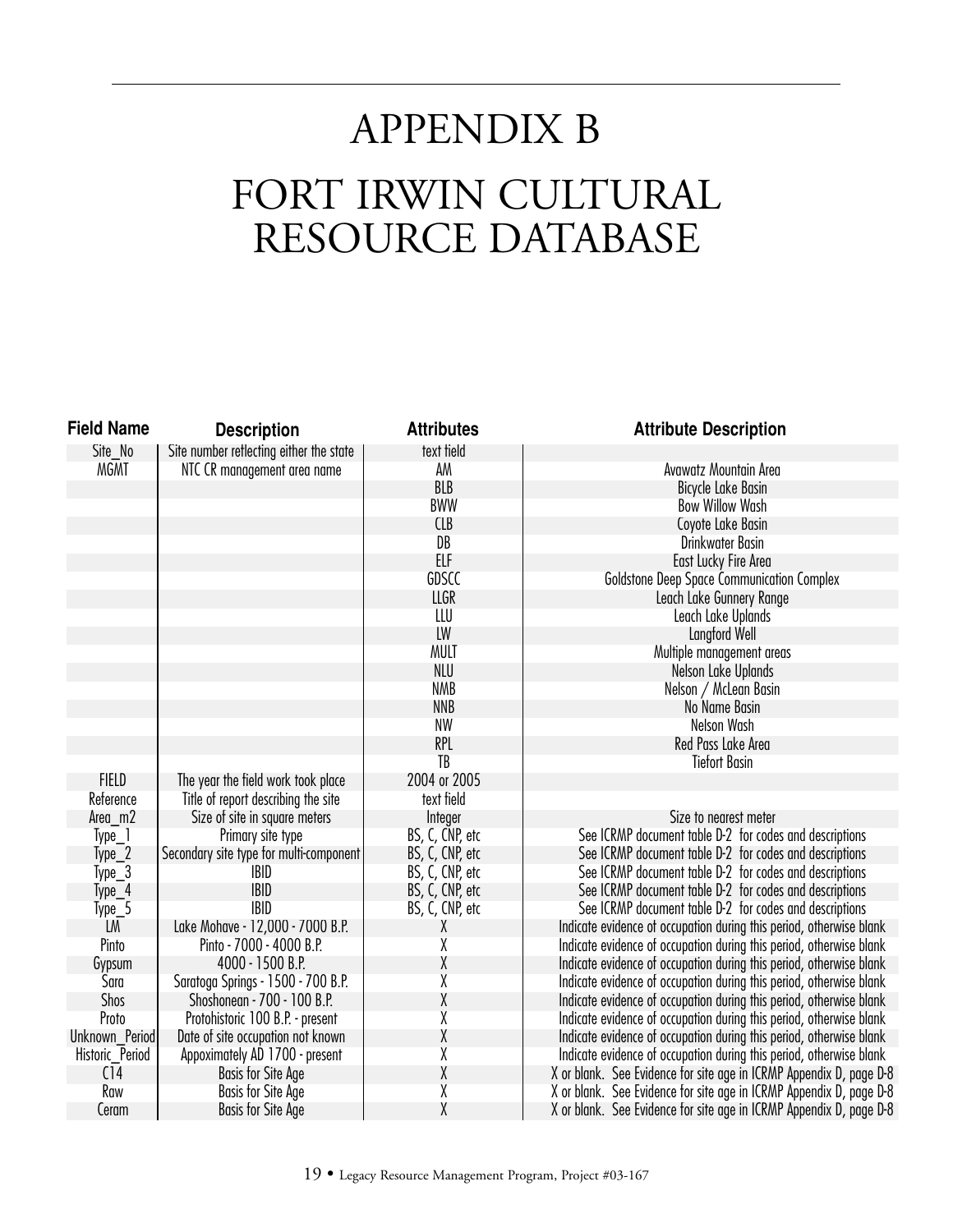| X or blank. See Evidence for site age in ICRMP Appendix D, page D-8<br><b>Basis for Site Age</b><br>χ<br>Bead<br>χ<br>ProjP<br><b>Basis for Site Age</b><br>X or blank. See Evidence for site age in ICRMP Appendix D, page D-8<br>χ<br>ArtA<br><b>Basis for Site Age</b><br>X or blank. See Evidence for site age in ICRMP Appendix D, page D-8<br>χ<br><b>Obsid</b><br>X or blank. See Evidence for site age in ICRMP Appendix D, page D-8<br><b>Basis for Site Age</b><br>X<br>Historic Art<br><b>Basis for Site Age</b><br>X or blank. See Evidence for site age in ICRMP Appendix D, page D-8<br>χ<br>X or blank. See Deposit structure in ICRMP Appendix D, pages D-8 - D-9<br>Unknown Depth<br>Deposit structure<br>X<br>Surf<br>X or blank. See Deposit structure in ICRMP Appendix D, pages D-8 - D-9<br>Deposit structure<br>χ<br>Subsurf<br>X or blank. See Deposit structure in ICRMP Appendix D, pages D-8 - D-9<br>Deposit structure<br>χ<br>Depth_of_Depos<br>Deposit structure<br>X or blank. See Deposit structure in ICRMP Appendix D, pages D-8 - D-9<br>Exent and cause of site disturbance<br>X or blank. See Extent of site disturbance and its causes in ICRMP Appendix<br>Disturb Unknow<br>χ<br>X<br>X or blank. See Extent of site disturbance and its causes in ICRMP Appendix<br>Exent and cause of site disturbance<br>Eros<br>Mil<br>χ<br>X or blank. See Extent of site disturbance and its causes in ICRMP Appendix<br>Exent and cause of site disturbance |  |
|--------------------------------------------------------------------------------------------------------------------------------------------------------------------------------------------------------------------------------------------------------------------------------------------------------------------------------------------------------------------------------------------------------------------------------------------------------------------------------------------------------------------------------------------------------------------------------------------------------------------------------------------------------------------------------------------------------------------------------------------------------------------------------------------------------------------------------------------------------------------------------------------------------------------------------------------------------------------------------------------------------------------------------------------------------------------------------------------------------------------------------------------------------------------------------------------------------------------------------------------------------------------------------------------------------------------------------------------------------------------------------------------------------------------------------------------------------------------------------------------|--|
|                                                                                                                                                                                                                                                                                                                                                                                                                                                                                                                                                                                                                                                                                                                                                                                                                                                                                                                                                                                                                                                                                                                                                                                                                                                                                                                                                                                                                                                                                            |  |
|                                                                                                                                                                                                                                                                                                                                                                                                                                                                                                                                                                                                                                                                                                                                                                                                                                                                                                                                                                                                                                                                                                                                                                                                                                                                                                                                                                                                                                                                                            |  |
|                                                                                                                                                                                                                                                                                                                                                                                                                                                                                                                                                                                                                                                                                                                                                                                                                                                                                                                                                                                                                                                                                                                                                                                                                                                                                                                                                                                                                                                                                            |  |
|                                                                                                                                                                                                                                                                                                                                                                                                                                                                                                                                                                                                                                                                                                                                                                                                                                                                                                                                                                                                                                                                                                                                                                                                                                                                                                                                                                                                                                                                                            |  |
|                                                                                                                                                                                                                                                                                                                                                                                                                                                                                                                                                                                                                                                                                                                                                                                                                                                                                                                                                                                                                                                                                                                                                                                                                                                                                                                                                                                                                                                                                            |  |
|                                                                                                                                                                                                                                                                                                                                                                                                                                                                                                                                                                                                                                                                                                                                                                                                                                                                                                                                                                                                                                                                                                                                                                                                                                                                                                                                                                                                                                                                                            |  |
|                                                                                                                                                                                                                                                                                                                                                                                                                                                                                                                                                                                                                                                                                                                                                                                                                                                                                                                                                                                                                                                                                                                                                                                                                                                                                                                                                                                                                                                                                            |  |
|                                                                                                                                                                                                                                                                                                                                                                                                                                                                                                                                                                                                                                                                                                                                                                                                                                                                                                                                                                                                                                                                                                                                                                                                                                                                                                                                                                                                                                                                                            |  |
|                                                                                                                                                                                                                                                                                                                                                                                                                                                                                                                                                                                                                                                                                                                                                                                                                                                                                                                                                                                                                                                                                                                                                                                                                                                                                                                                                                                                                                                                                            |  |
|                                                                                                                                                                                                                                                                                                                                                                                                                                                                                                                                                                                                                                                                                                                                                                                                                                                                                                                                                                                                                                                                                                                                                                                                                                                                                                                                                                                                                                                                                            |  |
|                                                                                                                                                                                                                                                                                                                                                                                                                                                                                                                                                                                                                                                                                                                                                                                                                                                                                                                                                                                                                                                                                                                                                                                                                                                                                                                                                                                                                                                                                            |  |
|                                                                                                                                                                                                                                                                                                                                                                                                                                                                                                                                                                                                                                                                                                                                                                                                                                                                                                                                                                                                                                                                                                                                                                                                                                                                                                                                                                                                                                                                                            |  |
|                                                                                                                                                                                                                                                                                                                                                                                                                                                                                                                                                                                                                                                                                                                                                                                                                                                                                                                                                                                                                                                                                                                                                                                                                                                                                                                                                                                                                                                                                            |  |
| Unautho Collecti<br>χ<br>Exent and cause of site disturbance<br>X or blank. See Extent of site disturbance and its causes in ICRMP Appendix                                                                                                                                                                                                                                                                                                                                                                                                                                                                                                                                                                                                                                                                                                                                                                                                                                                                                                                                                                                                                                                                                                                                                                                                                                                                                                                                                |  |
| χ<br>Exent and cause of site disturbance<br>X or blank. See Extent of site disturbance and its causes in ICRMP Appendix<br>No Disturb                                                                                                                                                                                                                                                                                                                                                                                                                                                                                                                                                                                                                                                                                                                                                                                                                                                                                                                                                                                                                                                                                                                                                                                                                                                                                                                                                      |  |
| χ<br>Percent Disturb<br>Exent and cause of site disturbance<br>X or blank. See Extent of site disturbance and its causes in ICRMP Appendix                                                                                                                                                                                                                                                                                                                                                                                                                                                                                                                                                                                                                                                                                                                                                                                                                                                                                                                                                                                                                                                                                                                                                                                                                                                                                                                                                 |  |
| χ<br>No Protection<br>X or blank. See Existing site protection measures in ICRMP Appendix D, page<br><b>Existing Site protection Measures</b>                                                                                                                                                                                                                                                                                                                                                                                                                                                                                                                                                                                                                                                                                                                                                                                                                                                                                                                                                                                                                                                                                                                                                                                                                                                                                                                                              |  |
| Sign<br>χ<br><b>Existing Site protection Measures</b><br>X or blank. See Existing site protection measures in ICRMP Appendix D, page                                                                                                                                                                                                                                                                                                                                                                                                                                                                                                                                                                                                                                                                                                                                                                                                                                                                                                                                                                                                                                                                                                                                                                                                                                                                                                                                                       |  |
| χ<br>Fence<br><b>Existing Site protection Measures</b><br>X or blank. See Existing site protection measures in ICRMP Appendix D, page                                                                                                                                                                                                                                                                                                                                                                                                                                                                                                                                                                                                                                                                                                                                                                                                                                                                                                                                                                                                                                                                                                                                                                                                                                                                                                                                                      |  |
| χ<br>Protection Unkn<br><b>Existing Site protection Measures</b><br>X or blank. See Existing site protection measures in ICRMP Appendix D, page                                                                                                                                                                                                                                                                                                                                                                                                                                                                                                                                                                                                                                                                                                                                                                                                                                                                                                                                                                                                                                                                                                                                                                                                                                                                                                                                            |  |
| Last Monitored<br>dd/mm/yyyy<br>Last date of site visit and site information updated<br>Last date monitored                                                                                                                                                                                                                                                                                                                                                                                                                                                                                                                                                                                                                                                                                                                                                                                                                                                                                                                                                                                                                                                                                                                                                                                                                                                                                                                                                                                |  |
| Survey<br>Data collection history                                                                                                                                                                                                                                                                                                                                                                                                                                                                                                                                                                                                                                                                                                                                                                                                                                                                                                                                                                                                                                                                                                                                                                                                                                                                                                                                                                                                                                                          |  |
| See Data collection history in ICRMP Appendix D, pages D-9 - D-10<br>Х<br>Surface Collect<br>Data collection history<br>See Data collection history in ICRMP Appendix D, pages D-9 - D-10                                                                                                                                                                                                                                                                                                                                                                                                                                                                                                                                                                                                                                                                                                                                                                                                                                                                                                                                                                                                                                                                                                                                                                                                                                                                                                  |  |
| χ<br>Testing<br>χ                                                                                                                                                                                                                                                                                                                                                                                                                                                                                                                                                                                                                                                                                                                                                                                                                                                                                                                                                                                                                                                                                                                                                                                                                                                                                                                                                                                                                                                                          |  |
| Data collection history<br>See Data collection history in ICRMP Appendix D, pages D-9 - D-10                                                                                                                                                                                                                                                                                                                                                                                                                                                                                                                                                                                                                                                                                                                                                                                                                                                                                                                                                                                                                                                                                                                                                                                                                                                                                                                                                                                               |  |
| Data Rec<br>X<br>Data collection history<br>See Data collection history in ICRMP Appendix D, pages D-9 - D-10                                                                                                                                                                                                                                                                                                                                                                                                                                                                                                                                                                                                                                                                                                                                                                                                                                                                                                                                                                                                                                                                                                                                                                                                                                                                                                                                                                              |  |
| Coll_Syst<br>χ<br>Data collection history<br>See Data collection history in ICRMP Appendix D, pages D-9 - D-10                                                                                                                                                                                                                                                                                                                                                                                                                                                                                                                                                                                                                                                                                                                                                                                                                                                                                                                                                                                                                                                                                                                                                                                                                                                                                                                                                                             |  |
| Coll_Unsyst<br>χ<br>Data collection history<br>See Data collection history in ICRMP Appendix D, pages D-9 - D-10                                                                                                                                                                                                                                                                                                                                                                                                                                                                                                                                                                                                                                                                                                                                                                                                                                                                                                                                                                                                                                                                                                                                                                                                                                                                                                                                                                           |  |
| 100% Coll<br>Data collection history<br>See Data collection history in ICRMP Appendix D, pages D-9 - D-10                                                                                                                                                                                                                                                                                                                                                                                                                                                                                                                                                                                                                                                                                                                                                                                                                                                                                                                                                                                                                                                                                                                                                                                                                                                                                                                                                                                  |  |
| <b>STP</b><br><b>Excavation Unit Types</b><br>Number of excavation units per<br>Number or blank. See ICRMP Table D-4 and Appendix D, pages D-9 - D-10                                                                                                                                                                                                                                                                                                                                                                                                                                                                                                                                                                                                                                                                                                                                                                                                                                                                                                                                                                                                                                                                                                                                                                                                                                                                                                                                      |  |
| 1/2x1<br>Number of excavation units per<br><b>Excavation Unit Types</b>                                                                                                                                                                                                                                                                                                                                                                                                                                                                                                                                                                                                                                                                                                                                                                                                                                                                                                                                                                                                                                                                                                                                                                                                                                                                                                                                                                                                                    |  |
| $\lfloor x \rfloor$<br><b>Excavation Unit Types</b><br>Number of excavation units per                                                                                                                                                                                                                                                                                                                                                                                                                                                                                                                                                                                                                                                                                                                                                                                                                                                                                                                                                                                                                                                                                                                                                                                                                                                                                                                                                                                                      |  |
| 1x2<br><b>Excavation Unit Types</b><br>Number of excavation units per                                                                                                                                                                                                                                                                                                                                                                                                                                                                                                                                                                                                                                                                                                                                                                                                                                                                                                                                                                                                                                                                                                                                                                                                                                                                                                                                                                                                                      |  |
| 2x2<br>Number of excavation units per<br><b>Excavation Unit Types</b>                                                                                                                                                                                                                                                                                                                                                                                                                                                                                                                                                                                                                                                                                                                                                                                                                                                                                                                                                                                                                                                                                                                                                                                                                                                                                                                                                                                                                      |  |
| Scrape<br><b>Excavation Unit Types</b><br>Number of excavation units per                                                                                                                                                                                                                                                                                                                                                                                                                                                                                                                                                                                                                                                                                                                                                                                                                                                                                                                                                                                                                                                                                                                                                                                                                                                                                                                                                                                                                   |  |
| Other<br><b>Excavation Unit Types</b><br>Number of excavation units per                                                                                                                                                                                                                                                                                                                                                                                                                                                                                                                                                                                                                                                                                                                                                                                                                                                                                                                                                                                                                                                                                                                                                                                                                                                                                                                                                                                                                    |  |
| % Excav<br>Percentage of total site excavated<br>percentage                                                                                                                                                                                                                                                                                                                                                                                                                                                                                                                                                                                                                                                                                                                                                                                                                                                                                                                                                                                                                                                                                                                                                                                                                                                                                                                                                                                                                                |  |
| Area_Excav_m2<br>Area excavated in meters squared<br>square meters                                                                                                                                                                                                                                                                                                                                                                                                                                                                                                                                                                                                                                                                                                                                                                                                                                                                                                                                                                                                                                                                                                                                                                                                                                                                                                                                                                                                                         |  |
| <b>NRHP</b><br><b>NRHP</b> status<br>ICRMP table D-5 describes the fields<br>NE, CEI, etc                                                                                                                                                                                                                                                                                                                                                                                                                                                                                                                                                                                                                                                                                                                                                                                                                                                                                                                                                                                                                                                                                                                                                                                                                                                                                                                                                                                                  |  |
| POT AREA<br>Size of site criteria<br>See document: Criteria for Scoring Information Potential - section 4.44 in<br>Integer                                                                                                                                                                                                                                                                                                                                                                                                                                                                                                                                                                                                                                                                                                                                                                                                                                                                                                                                                                                                                                                                                                                                                                                                                                                                                                                                                                 |  |
| POT SITE<br>See document: Criteria for Scoring Information Potential - section 4.44 in<br>Site type critera<br>Integer                                                                                                                                                                                                                                                                                                                                                                                                                                                                                                                                                                                                                                                                                                                                                                                                                                                                                                                                                                                                                                                                                                                                                                                                                                                                                                                                                                     |  |
| POT INTG<br>See document: Criteria for Scoring Information Potential - section 4.44 in<br>Site integrity critera<br>Integer                                                                                                                                                                                                                                                                                                                                                                                                                                                                                                                                                                                                                                                                                                                                                                                                                                                                                                                                                                                                                                                                                                                                                                                                                                                                                                                                                                |  |
| POT DATE<br>See document: Criteria for Scoring Information Potential - section 4.44 in<br>Site age critera<br>Integer                                                                                                                                                                                                                                                                                                                                                                                                                                                                                                                                                                                                                                                                                                                                                                                                                                                                                                                                                                                                                                                                                                                                                                                                                                                                                                                                                                      |  |
| POT DPTH<br>Site depth critera<br>See document: Criteria for Scoring Information Potential - section 4.44 in<br>Integer                                                                                                                                                                                                                                                                                                                                                                                                                                                                                                                                                                                                                                                                                                                                                                                                                                                                                                                                                                                                                                                                                                                                                                                                                                                                                                                                                                    |  |
| POT TOT<br>Sum of all scores<br>See document: Criteria for Scoring Information Potential - section 4.44 in<br>Integer                                                                                                                                                                                                                                                                                                                                                                                                                                                                                                                                                                                                                                                                                                                                                                                                                                                                                                                                                                                                                                                                                                                                                                                                                                                                                                                                                                      |  |
| INFO POT<br>Text label for sum value<br>label<br>See document: Criteria for Scoring Information Potential - section 4.44 in                                                                                                                                                                                                                                                                                                                                                                                                                                                                                                                                                                                                                                                                                                                                                                                                                                                                                                                                                                                                                                                                                                                                                                                                                                                                                                                                                                |  |
| Research Hist<br>Stage of investigation completed at site<br>See FICRD for examples<br>open text                                                                                                                                                                                                                                                                                                                                                                                                                                                                                                                                                                                                                                                                                                                                                                                                                                                                                                                                                                                                                                                                                                                                                                                                                                                                                                                                                                                           |  |
| Risk<br>Potential risk of disturbance at site<br>See ICRMP section 4.7.1 for Criteria for Rating Risk (page 4-24)<br>LOW, MEDIUM, HIGH                                                                                                                                                                                                                                                                                                                                                                                                                                                                                                                                                                                                                                                                                                                                                                                                                                                                                                                                                                                                                                                                                                                                                                                                                                                                                                                                                     |  |
| Treat<br>treatment complete or not<br>COMP, INCOMP<br>Contractor shall develop criteria                                                                                                                                                                                                                                                                                                                                                                                                                                                                                                                                                                                                                                                                                                                                                                                                                                                                                                                                                                                                                                                                                                                                                                                                                                                                                                                                                                                                    |  |
| LOSS POT<br>Combination of Info potential<br>First character is INFO_POT and second is Risk. See Appendix F of ICRMP for<br>LL, LM, LH, ML, etc                                                                                                                                                                                                                                                                                                                                                                                                                                                                                                                                                                                                                                                                                                                                                                                                                                                                                                                                                                                                                                                                                                                                                                                                                                                                                                                                            |  |
| Grid<br>Military grid<br>four digit military grid location of site<br>Integer                                                                                                                                                                                                                                                                                                                                                                                                                                                                                                                                                                                                                                                                                                                                                                                                                                                                                                                                                                                                                                                                                                                                                                                                                                                                                                                                                                                                              |  |
| X NAD83<br>East-west coordinate value<br>Easting - UTM coordinate in NAD83<br>integer                                                                                                                                                                                                                                                                                                                                                                                                                                                                                                                                                                                                                                                                                                                                                                                                                                                                                                                                                                                                                                                                                                                                                                                                                                                                                                                                                                                                      |  |
| Y NAD83<br>North-south coordinate value<br>Northing - UTM coordiante in NAD83<br>integer                                                                                                                                                                                                                                                                                                                                                                                                                                                                                                                                                                                                                                                                                                                                                                                                                                                                                                                                                                                                                                                                                                                                                                                                                                                                                                                                                                                                   |  |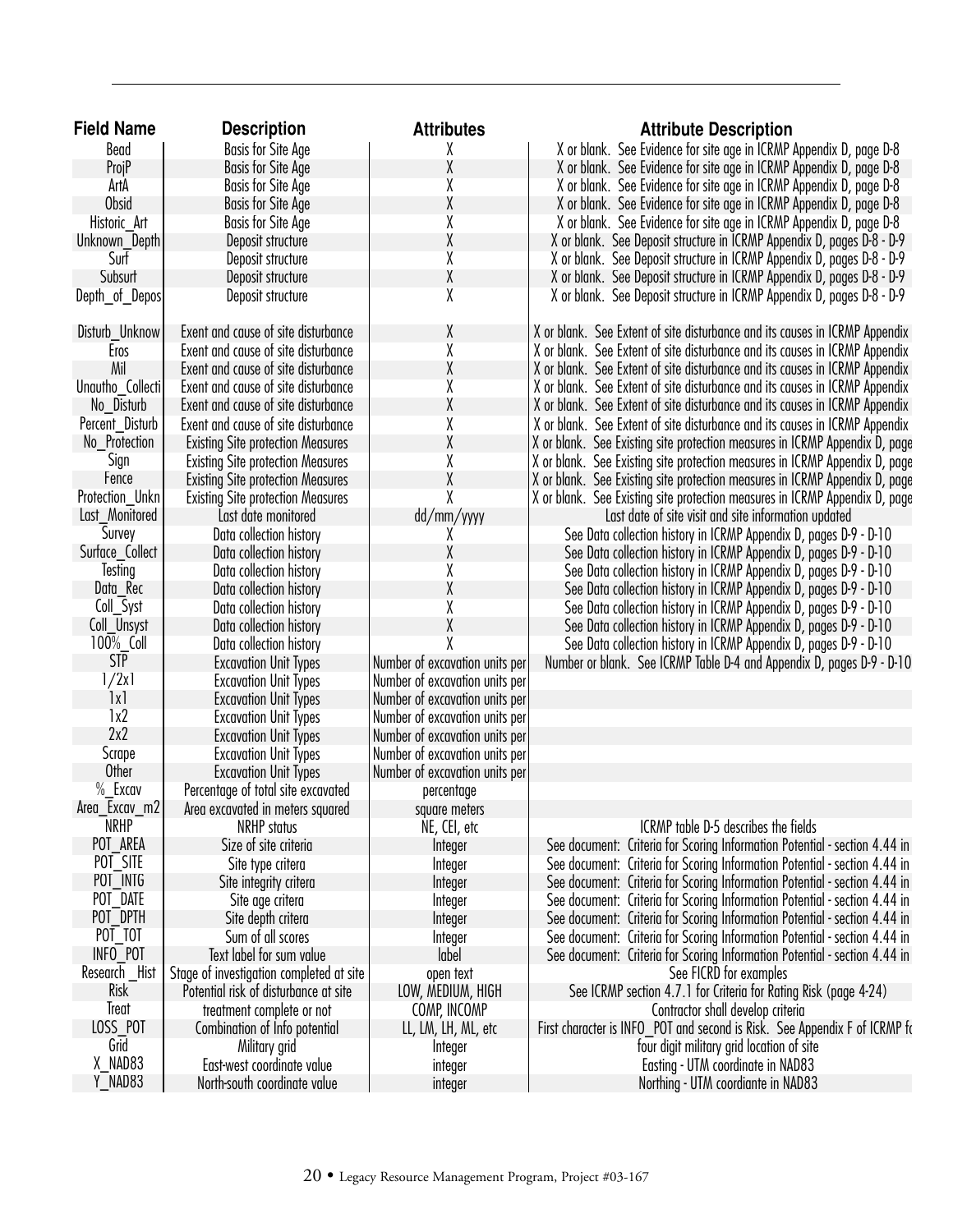## APPENDIX C

### PROGRAMMATIC AGREEMENT FROM CAMP RIPLEY, MINNESOTA

**Programmatic Agreement Among The Minnesota Army National Guard, the Minnesota State Historic Preservation Officer, the Minnesota State Archeologist, and the Advisory Council on Historic Preservation Regarding Use of an Archeological Sensitivity and Settlement Model at Camp Ripley Training Site, Morrison County, Minnesota**

**Whereas**, the Minnesota Army National Guard (MNARNG) uses Camp Ripley Training Site for training; and

**Whereas**, historic properties at Camp Ripley Training Site, although owned by the State of Minnesota, may be affected by those MNARNG activities that are Federal undertakings as defined in 36 CFR Part 800.16(y); and

**Whereas**, the National Guard Bureau, as the source of Federal funding to MNARNG, delegates certain National Historic Preservation Act (NHPA) Section 106 responsibilities to MNARNG; and

**Whereas**, the Minnesota State Historic Preservation Officer (Minnesota SHPO) and the Minnesota State Archeologist concur that the archeological sensitivity model adequately identifies "low sensitivity" areas within Camp Ripley Training Site, where prehistoric (pre-contact) and early historic (protohistoric) archeological sites are not likely to occur; and

**Whereas**, the Minnesota SHPO and the Minnesota State Archeologist concur that geographic information system (GIS) database prepared in 1999 of post-contact archeological resources adequately identifies locations associated with post-1837 activity;

**Now, Therefore**, MNARNG, the Minnesota SHPO, the Minnesota State Archeologist, and the Advisory Council on Historic Preservation (Advisory Council) agree that archeological investigations shall be implemented in accordance with the following stipulations in order to satisfy MNARNG's Section 106 responsibility.

#### **Stipulations**

#### **I. The Model and Its Applicability**

A. MNARNG shall implement an archeological sensitivity model (Model) comprised of *An Archaeological Sensitivity Model of Prehistoric and Contact Period Settlement at Camp Ripley,*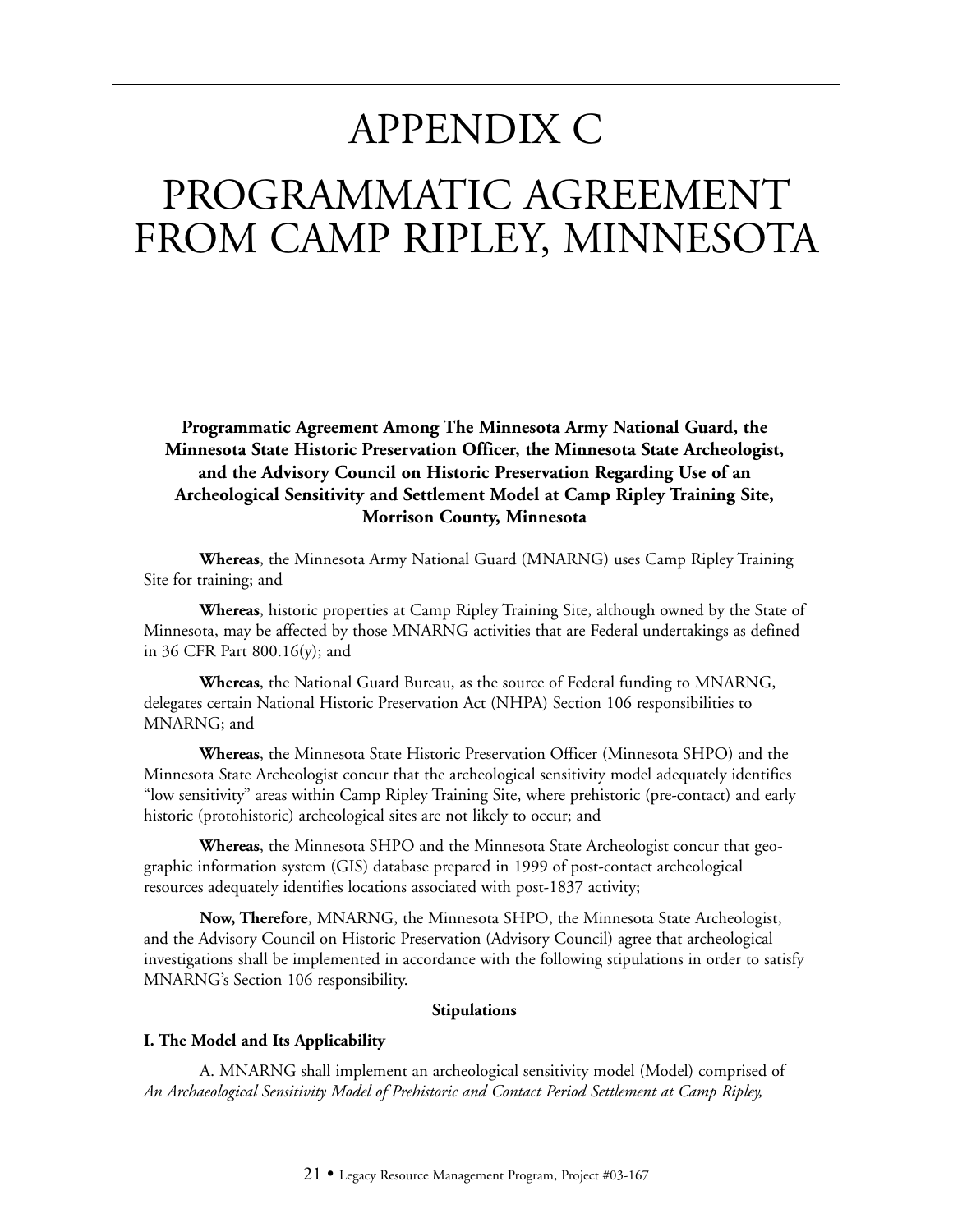*Morrison County, Minnesota* prepared by IMA Consulting (1997) and *A Geographic Information System (GIS) Database of Post-Contact Period Cultural Resources at Camp Ripley, Morrison County, Minnesota* prepared by BRW (1999).

B. Use of the alternative procedures of this Programmatic Agreement (PA) shall be restricted to undertakings whose area of potential effects (APE) occurs entirely in low archeological sensitivity areas as identified by the Model.

C. With the exception of 36 CFR Part 800, as described in Paragraph B, the alternative procedures in this PA shall not replace any other required cultural resources procedures, such as those that address the Native American Graves Repatriation and Protection Act, the American Indian Religious Freedom Act, Executive Order 13007, or Executive Order 13175.

#### **II. Alternative Procedures**

A. Upon initiating review of a proposed MNARNG undertaking, the Environmental Supervisor at Camp Ripley Training Site shall:

1. Determine if there are any known historic properties or traditional cultural properties in the undertaking's APE;

2. Refer to the Model to determine if the undertaking's APE is within low sensitivity areas and if there are any historic site leads from the post-1837 GIS database; and

3. Determine whether the APE occurs within areas of Camp Ripley Training Site for which Native American Tribes have expressed interest or concern through consultation.

B. If the APE is entirely within areas for which there are no known historic properties/ traditional cultural properties, there is low archeological sensitivity, there are no post-1837 site leads, and there are no Native American concerns identified through consultation, then MNARNG may proceed without seeking Minnesota SHPO or Minnesota State Archeologist comments.

C. If the APE includes known historic properties/traditional cultural properties, locations of moderate or high archeological sensitivity, post-1837 site leads, or area of concern to Native American Tribes, then MNARNG shall proceed in accordance with 36 CFR Part 800.

#### **III. Burials, Cemeteries, and Inadvertent Discovery**

A. Ground disturbing activities or construction at Camp Ripley Training Site shall avoid all known burials, cemeteries, and archeological site 21MO22 within 100 meters.

B. If there is an inadvertent discovery of a burial, MNARNG shall proceed in accordance with 36 CFR Part 800, the Native American Graves Protection and Repatriation Act (43 U.S.C. 3001 *et seq*.), and Minnesota State Statute 307.08.

#### **IV. Dispute Resolution**

A. Any party to this PA or any Native American Tribe that objects to the interpretation or application of this PA should contact the Environmental Supervisor in writing. MNRNG shall attempt to resolve the matter by consulting with the objecting party and other signatories.

B. If MNARNG decides that the objection cannot be easily resolved, MNARNG shall proceed with dispute resolution in accordance with 36 CFR Part 800.

#### **V. Amendment**

Any party to this PA may propose to the other parties that it be amended, whereupon the parties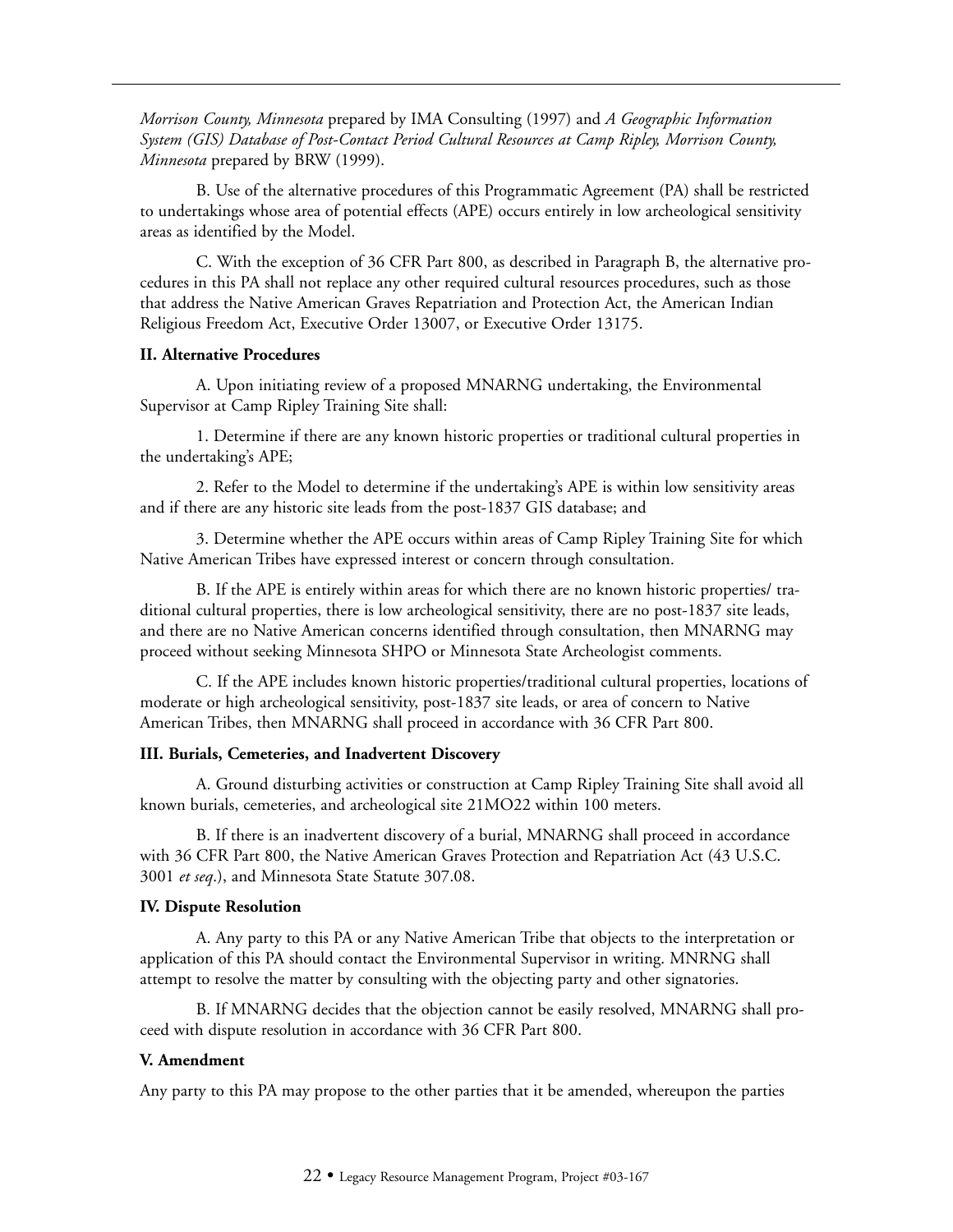will consult in accordance with 36 CFR Part  $800.6(c)(7)$  to consider such an amendment.

#### **VI. Termination**

A. Any party to this PA may terminate it by providing thirty (30) days' notice to the other parties, provided that the parties will consult during the period prior to termination to seek agreement or amendments or other actions that will avoid termination.

B. In the event of termination of this PA, MNARNG will proceed in accordance with 36 CFR Part 800, Army and National Guard Bureau policy, and other applicable plans, policy, or statutes.

#### **VII. Sunset Clause**

This PA will continue in full force and effect until November 30, 2006, at which time it may be renewed for an additional 5 years by a letter-based agreement among all the signatories.

#### **Minnesota Army National Guard**

 $\text{Date:}$ 

Eugene R. Andreotti Major General, MNARNG The Adjutant General, State of Minnesota

**Minnesota State Historic Preservation Officer**

 $Date:$ 

Britta Bloomberg Deputy State Historic Preservation Officer Minnesota Historical Society

**Minnesota State Archeologist**

Mark J. Dudzik State Archeologist Office of the State Archeologist \_\_\_\_\_\_\_\_\_\_\_\_\_\_\_\_\_\_\_\_\_\_\_\_\_ Date: \_\_\_\_\_\_\_\_\_\_\_\_\_\_\_\_\_\_

**Advisory Council on Historic Preservation**

\_\_\_\_\_\_\_\_\_\_\_\_\_\_\_\_\_\_\_\_\_\_\_\_\_ Date: \_\_\_\_\_\_\_\_\_\_\_\_\_\_\_\_\_\_

Lee Keatinge Advisory Council on Historic Preservation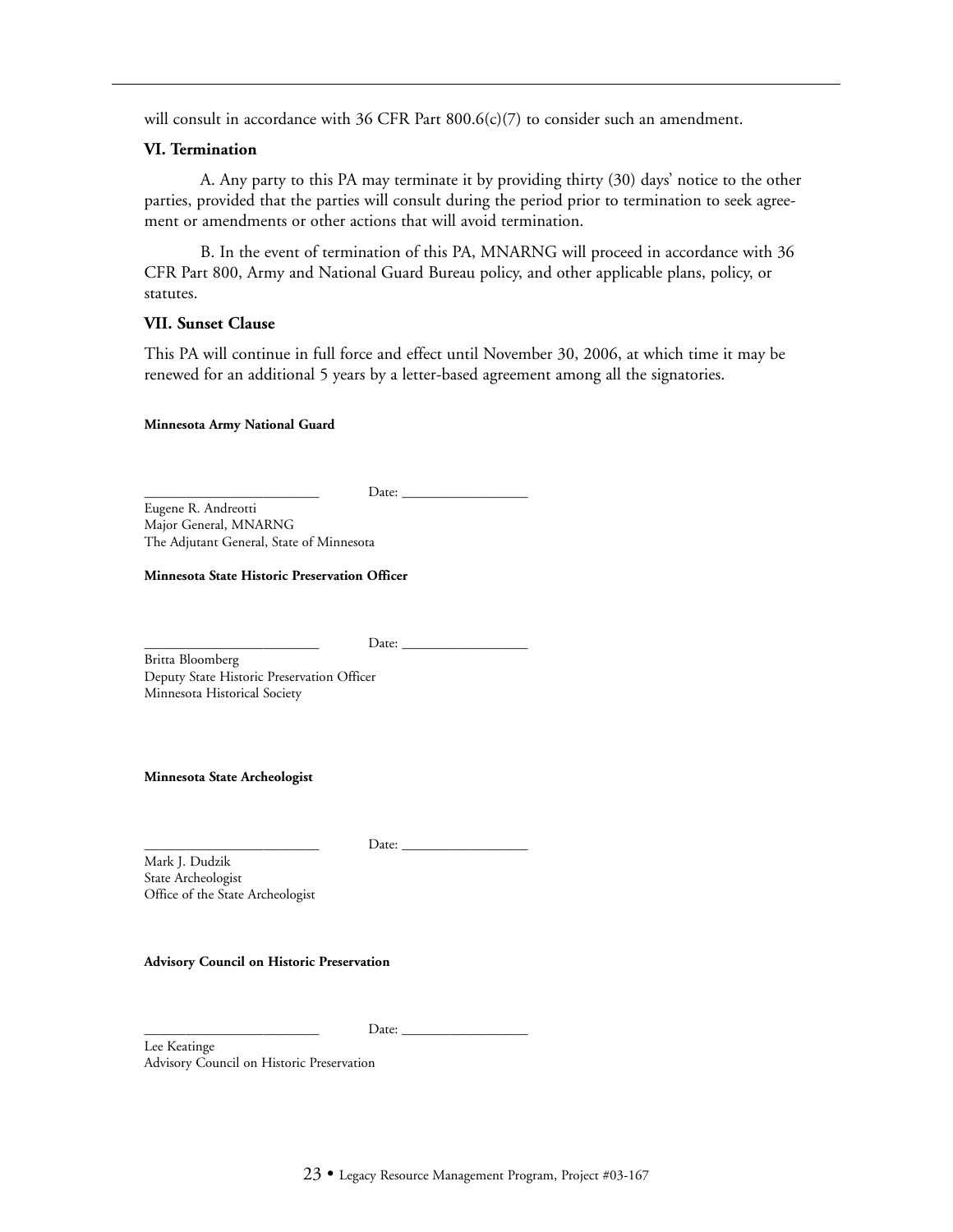24 • Legacy Resource Management Program, Project #03-167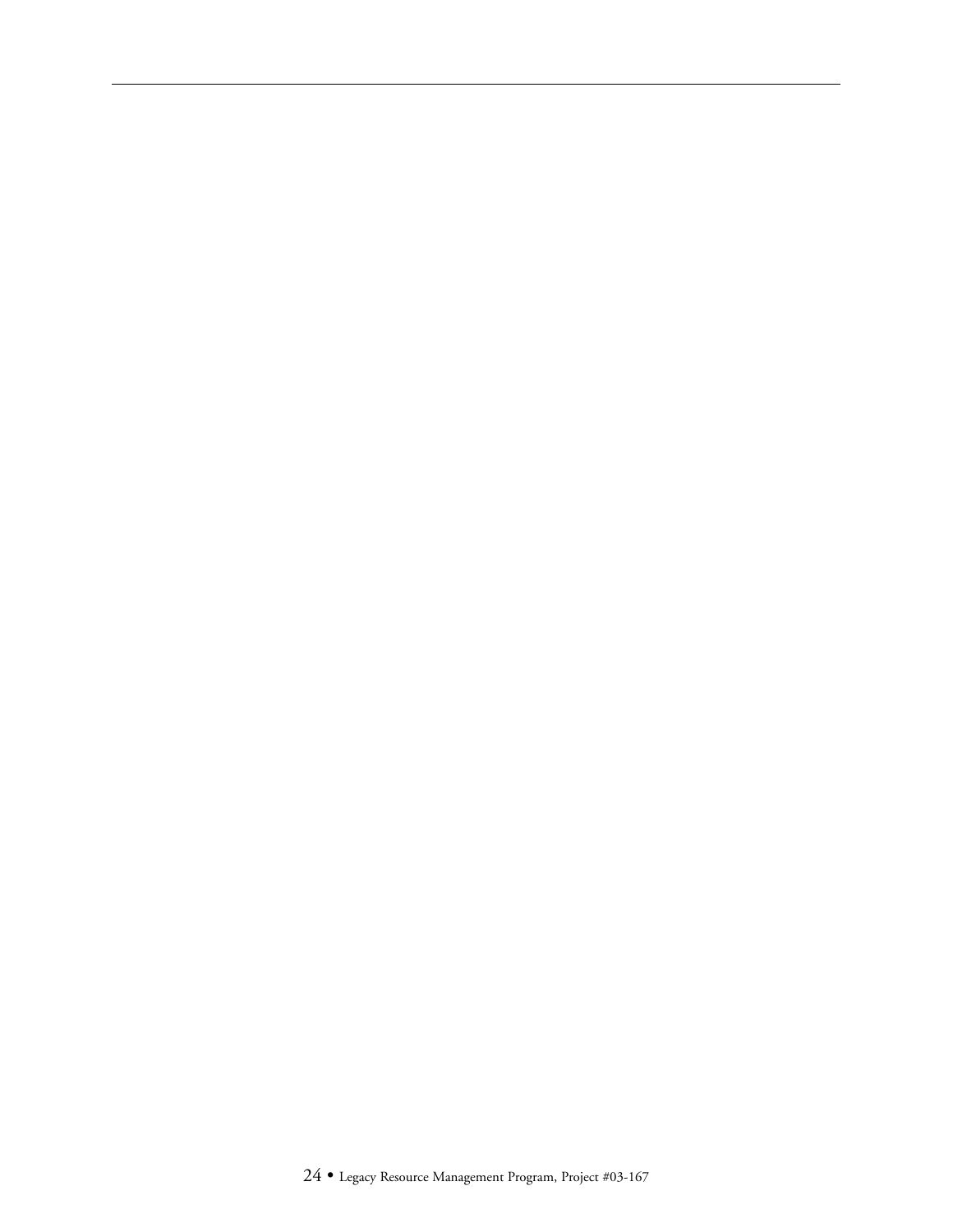## APPENDIX D

Meeting of Workshop Participants during the 2005 Annual Meeting of the Society for American Archaeology, Salt Lake City, Utah

Subsequent to the 2004 workshop in Santa Fe,<br>New Mexico, some of the workshop partici-<br>pants met during the Society for American<br>Archaeology's (SAA) 2005 annual meeting in Salt Ubsequent to the 2004 workshop in Santa Fe, New Mexico, some of the workshop participants met during the Society for American Lake City, Utah. The meeting provided an opportunity to fine-tune the 2004 workshop recommendations and develop specific strategies for advancing these recommendations.

Workshop attendees who met during the SAA meeting included Jeffrey Altschul (Statistical Research, Inc.), Thomas Foster (BHE Environmental, Inc.), Carol Heathington ( Luke Air Force Base, Arizona), Eric Ingbar (Gnomon, Inc.), Duane Peter (Geo-Marine, Inc.), Adrianne G. Rankin (Luke Air Force Base, Arizona), Laurie Rush (Ft. Drum, New York) Lynne Sebastian (SRI Foundation), and Marty Tagg (HQ AFMC/MSEVQ, Wright-Patterson Air Force Base, Ohio).

The meeting participants discussed the development of a web site, guidance, approaches for integrating models with installation management efforts, and advancing a third Legacy Resource Management Program project on modeling.

#### **Web Site Content**

• Introduction to predictive models and DoD Cultural Resource Management (CRM) programs

- Benefits of modeling for management decisions and missions
- Step-by-step guidance on model-building
- Best practices and lessons learned
- Links to sources of information on modeling

#### **Guidance (made available on the web site)**

- Using models in Historic Properties Components (HPC) of the Army's Integrated Cultural Resource Management Plans (ICRMP)
- Using Section 106 program alternatives, based on modeling, to streamline compliance
- Using historic contexts to guide variable selection for models
- Combining site morphology, environmental variables, and historic context information in order to make rational determinations of National Register eligibility

### **Integrating Models into Installation Management Programs**

- Integrate models into ICRMPs, requiring model use and updating
- Integrate models into Section 106 programmatic agreements (PAs)
- Integrate models into research designs for data recovery projects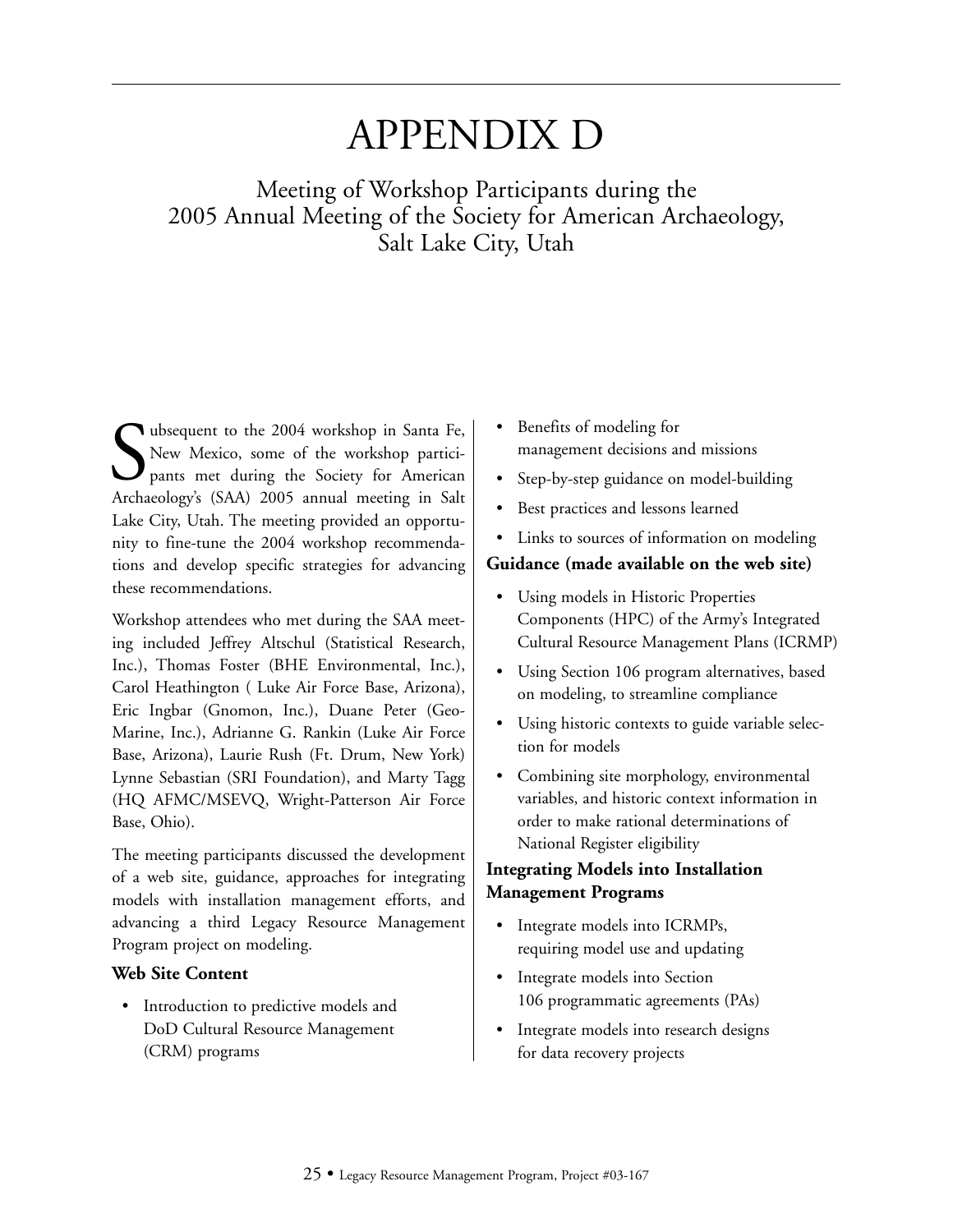• Use models to evaluate the larger number of unevaluated sites

### **Third Legacy Resource Management Program Project**

- Pick two (2) installations, and take existing models and enhance them so they can be used for site evaluations as well as for predicting site locations
- Apply for Legacy program grant funding
- Include development of web site and guidance in third Legacy program grant

Also, all agreed it was important to carry out, as soon as possible, the following tasks:

- Determine the appropriate military host for the web site. Work with the host, during the summer of 2005, to outline the elements of the web site so that costs and a schedule can be provided in the third Legacy Program grant.
- Write a letter transmitting the 2004 Santa Fe workshop report to appropriate individuals within DoD, including managers in Washington, D.C. Individuals to target include Maureen Sullivan (Federal Preservation Officer, ODUSD(I&E)/ESOH), Jim Cobb and Chris McDade (Regional Army Cultural Resource Managers), Jim Wilde (US Air Force, HQ AFCEE/TDI) and a program manager within the US Navy. The letter will focus on the workshop's primary recommendations and how they will result in cost savings DoD-wide. The letter will ask DoD managers if they find value in the workshop's findings and recommendations, and if they want to participate in implementing the recommendations.
- Take a joint service team to meet and talk to policy level staff within DoD in order to obtain support for implementing the workshop's recommendations.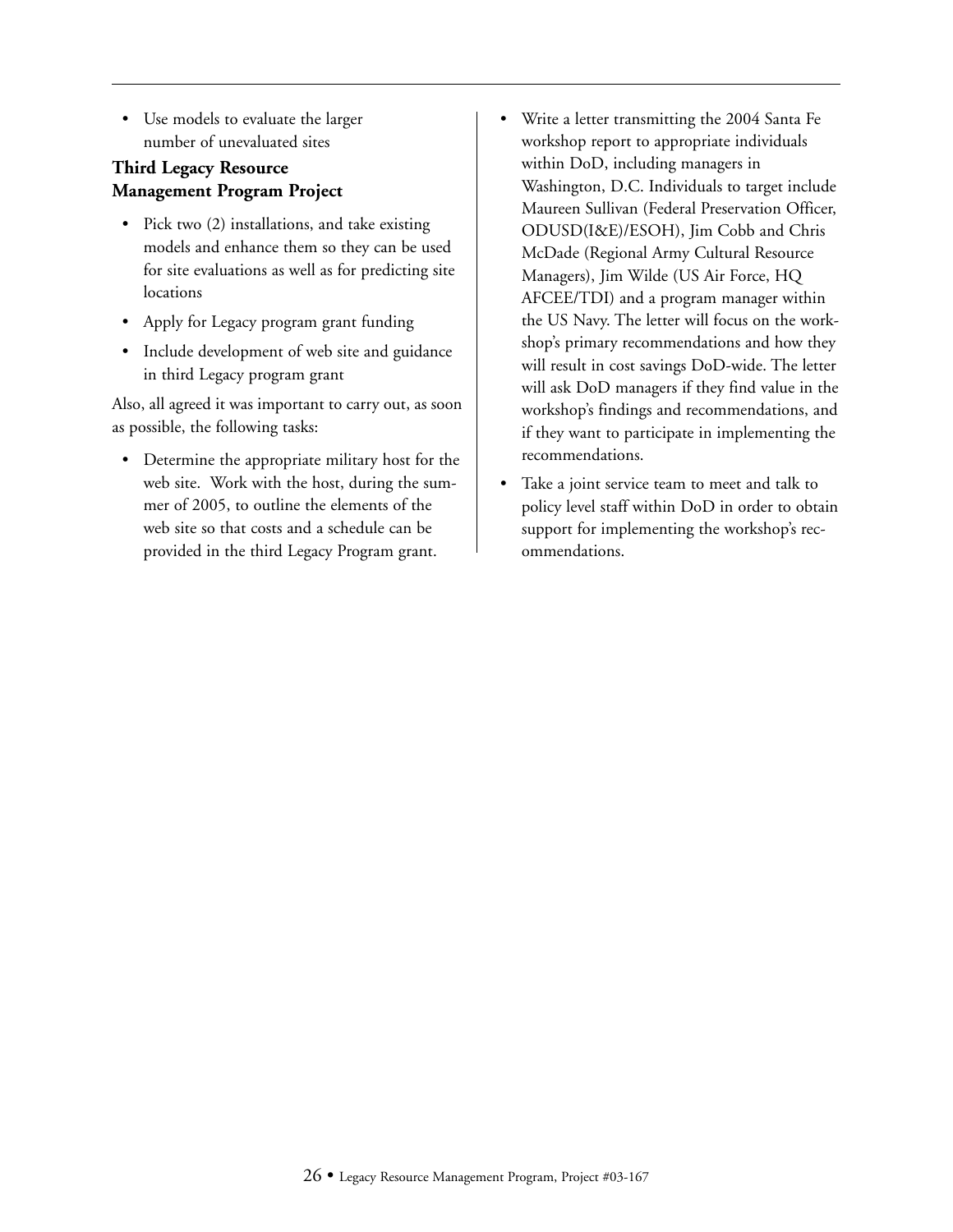• Legacy Resource Management Program, Project #03-167